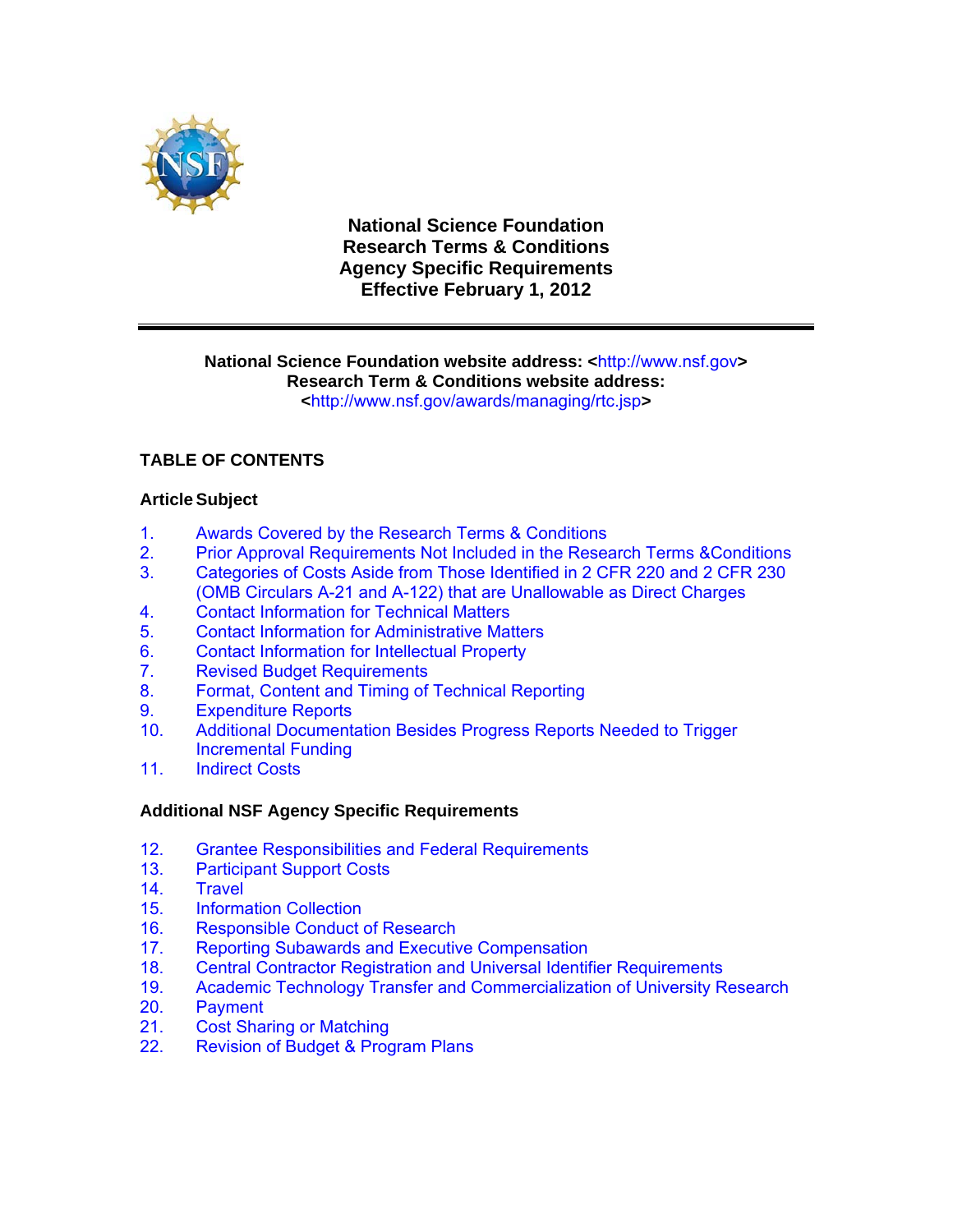- <span id="page-1-0"></span>23. [Non-Federal Audits](#page-17-0)<br>24. Equipment
- **[Equipment](#page-17-0)**
- 25. [Intangible Property](#page-18-0)
- 26. [Publications](#page-20-0)
- 27. [Termination and Enforcement](#page-20-0)
- 28. [Resolution of Conflicting Conditions](#page-21-0)

#### **Other Considerations**

- 29. [Liability](#page-21-0)
- 30. [Sharing of Findings, Data, and Other Research Products](#page-21-0)
- 31. [Government Permits and Activities Abroad](#page-21-0)

#### **Article 1. Awards Covered by the Research Terms & Conditions**

Effective February 1, 2012, awards made to organizations subject to 2 CFR (Code of Federal Regulations) Part 215 will incorporate by reference the *Research Terms & Conditions* dated June, 2011 and the *NSF Agency Specific Requirements* dated February, 2012. The *Research Terms & Conditions* will not be applied to NSF cooperative agreements or to NSF fellowship awards made to individuals.

Unless otherwise noted in a specific article, the *NSF Agency Specific Requirements* apply to all new NSF grants and funding amendments to existing NSF grants awarded on or after February 1, 2012.

#### **Article 2. Prior Approval Requirements Not Included in the Research Terms & Conditions**

In accordance with Article 22 below, the grantee must obtain written approval from the cognizant:

a. Program Officer prior to the reallocation of funds budgeted for participant or trainee support costs (see Article 13 below, and the NSF *Award & Administration Guide* [\(AAG\) Chapter V.B.8.](http://www.nsf.gov/pubs/policydocs/pappguide/nsf08_1/aag_5.jsp#VB8))

b. Grants Officer prior to:

 1. modifying the amount of cost sharing reflected on Line M of the approved grant budget (see Article 21 below).

 2. incurring rearrangements and alterations expenditures aggregating \$25,000 or over (Construction) (see [AAG Chapter V.C.1\)](http://www.nsf.gov/pubs/policydocs/pappguide/nsf08_1/aag_5.jsp#VC1).

Unless otherwise specified in the award, no additional prior approvals are required.

**Article 3. Categories of Costs Aside from Those Identified in 2 CFR 220 and 2 CFR 230 (OMB Circulars A-21 and A-122) that are Unallowable as Direct Charges** 

None.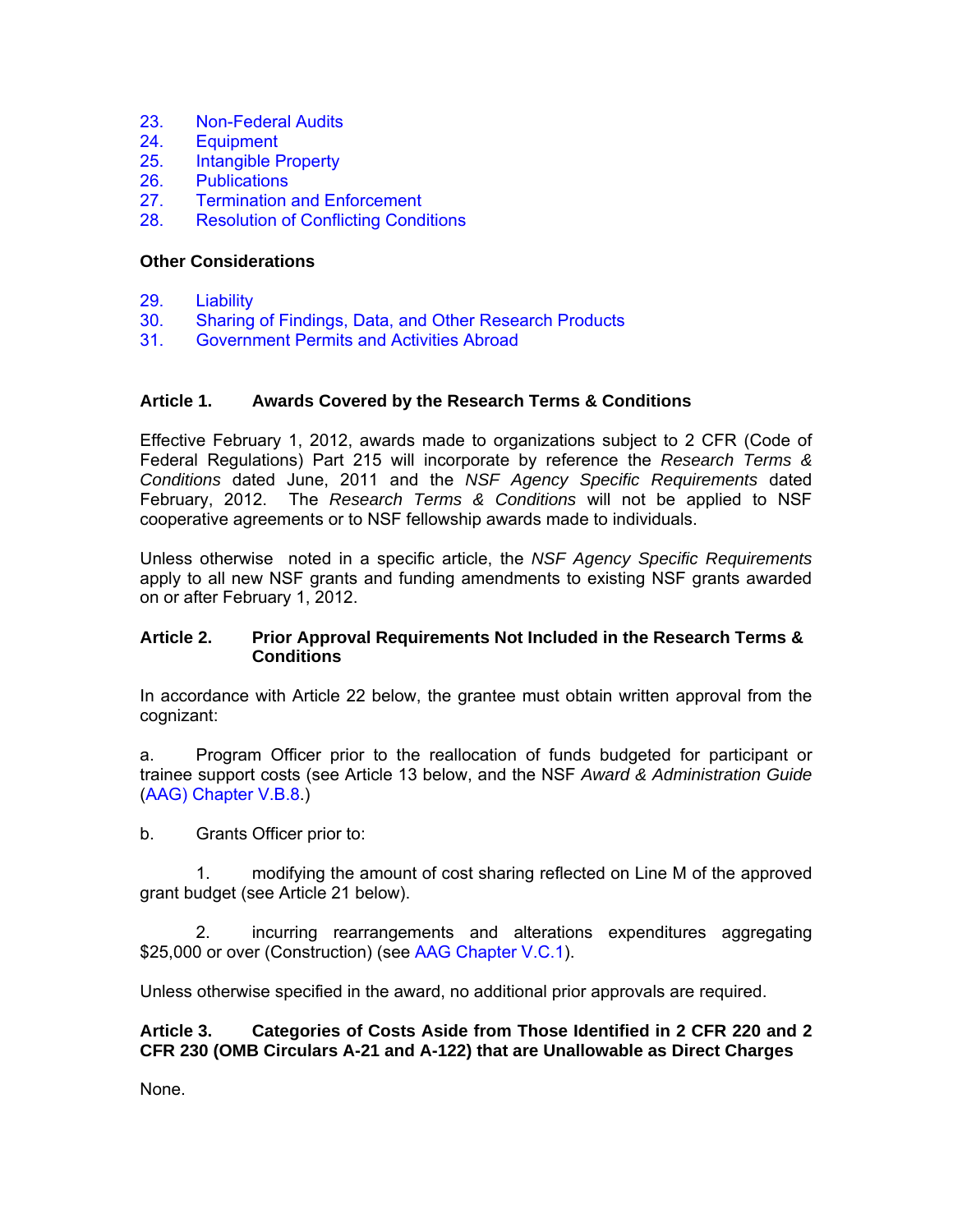## <span id="page-2-0"></span>**Article 4. Contact Information for Technical Matters**

Questions of a programmatic or technical nature should be directed to the cognizant NSF Program Officer identified in the award notice.

#### **Article 5. Contact Information for Administrative Matters**

Questions of an administrative nature should be directed to the cognizant NSF Grants Specialist identified in the NSF award notice.

#### **Article 6. Contact Information for Intellectual Property**

Questions regarding intellectual property matters should be directed to the NSF Office of the General Counsel at 703.292-8060.

#### **Article 7. Revised Budget Requirements**

Revised budgets, when required, must be submitted electronically through use of the NSF FastLane System in the Proposals, Awards and Status module at http://www.fastlane.nsf.gov/. Consult the NSF *Grant Proposal Guide* (GPG) [Chapter](http://www.nsf.gov/pubs/policydocs/pappguide/nsf11001/gpg_3.jsp#IIID)  [III.D](http://www.nsf.gov/pubs/policydocs/pappguide/nsf11001/gpg_3.jsp#IIID) and [AAG Chapter II.C.2](http://www.nsf.gov/pubs/policydocs/pappguide/nsf11001/aag_2.jsp#IIC2) for further instructions.

## **Article 8. Format, Content and Timing of Technical Reporting**

#### *a. Annual Project Reports*

 $\overline{a}$ 

1. Submission Requirement. Annual project reports are required for both standard and continuing awards.<sup>1</sup>

2. Content of Annual Project Reports. Unless otherwise specified in the award, grantees are required to submit annual reports electronically via the project reporting<br>system in FastLane. The NSF FastLane system may be accessed at The NSF FastLane system may be accessed at https://www.fastlane.nsf.gov/fastlane.jsp. The content requirements for annual project reports are specified in the FastLane system and may be supplemented in the award document. The grantee shall include subaward activities in annual project reports that are submitted to NSF.

3. Timing of Annual Project Reports. Unless otherwise specified in the award, annual project reports should be submitted at least 90 days prior to the end of the current budget period to allow adequate time for the Program Officer to review and approve the report. As reflected in the FastLane Project Report System, the report is considered due during the 90 day period. The report becomes overdue the day after the 90 day period ends. It should be noted that the final annual report serves as the project's final report and must be submitted in accordance with paragraph b below. Failure to submit timely reports will delay processing of funding increments and/or any funding actions on other projects for Principal Investigators (PIs) and co-PIs engaged on the project.

<sup>&</sup>lt;sup>1</sup>Submission of an "interim" report via the NSF FastLane system does not constitute compliance with the annual reporting requirement.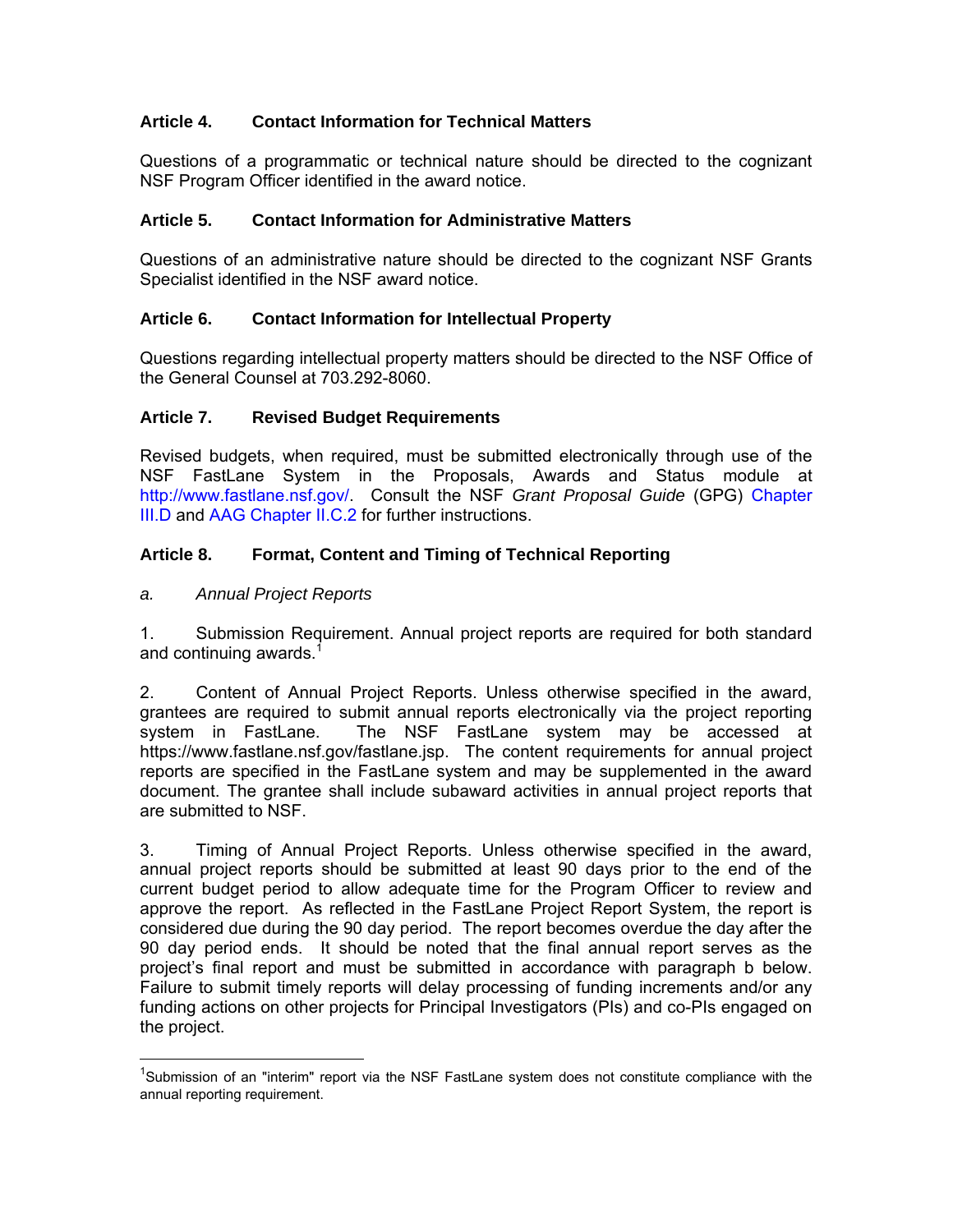## <span id="page-3-0"></span>b. *Final Project Report*

1. Submission Requirement. Unless otherwise specified in the award, the grantee shall submit a Final Project Report within 90 days following the expiration date of the award. Final reports are subject to the same policies as annual reports outlined above.

2. Content of Final Project Report. Unless otherwise specified in the award, grantees shall submit final reports electronically via the project reporting system in<br>FastLane. The NSF FastLane system may be accessed at FastLane. The NSF FastLane system may be accessed at https://www.fastlane.nsf.gov/fastlane.jsp. The content requirements for final project reports are specified in the FastLane system and may be supplemented in the award document. The grantee shall include subaward activities in final project reports that are submitted to NSF.

3. Additional Requirements. The grantee also shall provide to the cognizant NSF Program Officer, within 90 days following the expiration date of the award, any unique reports or other end products specified in the award (e.g., special cost sharing reports), including report requirements set forth in any NSF brochure, guide, solicitation, etc. referenced in the award as being directly related to either the award or administration of the award.

## c. *Project Outcomes Report for the General Public*

Unless otherwise specified in the award, the grantee shall submit a Project Outcomes Report for the General Public within 90 days following the expiration date of the award. The Project Outcomes Report must be submitted electronically via Research.gov, which may be accessed at http://www.research.gov/. This report serves as a brief summary, prepared specifically for the public, of the nature and outcomes of the project. For Information about the content of the report, see the [AAG Chapter II.E.3](http://www.nsf.gov/pubs/policydocs/pappguide/nsf11001/aag_2.jsp#IIE).

## **Article 9. Expenditure Reports**

All awardees shall submit a Federal Financial Report (FFR) by the 30th day following the end of each quarter (i.e., January 30, April 30, July 30, and October 30). All FFRs must be submitted electronically through [Research.gov.](http://www.research.gov/research-portal/appmanager/base/desktop?_nfpb=true&_pageLabel=research_home_page)

Instructions for using the FFR are available within Research.gov Help by selecting "Federal Financial Report (FFR)" or from the Grantee Cash Management Section staff at http://www.nsf.gov/bfa/dfm/cmeab.jsp. For more detailed instructions on using Research.gov, go to Research.gov Help and then select "Federal Financial Report (FFR)".

## **Article 10. Additional Documentation Besides Progress Reports Needed to Trigger Incremental Funding**

Unless specified in the award notice, no additional documentation is required to trigger award of the next increment of funding.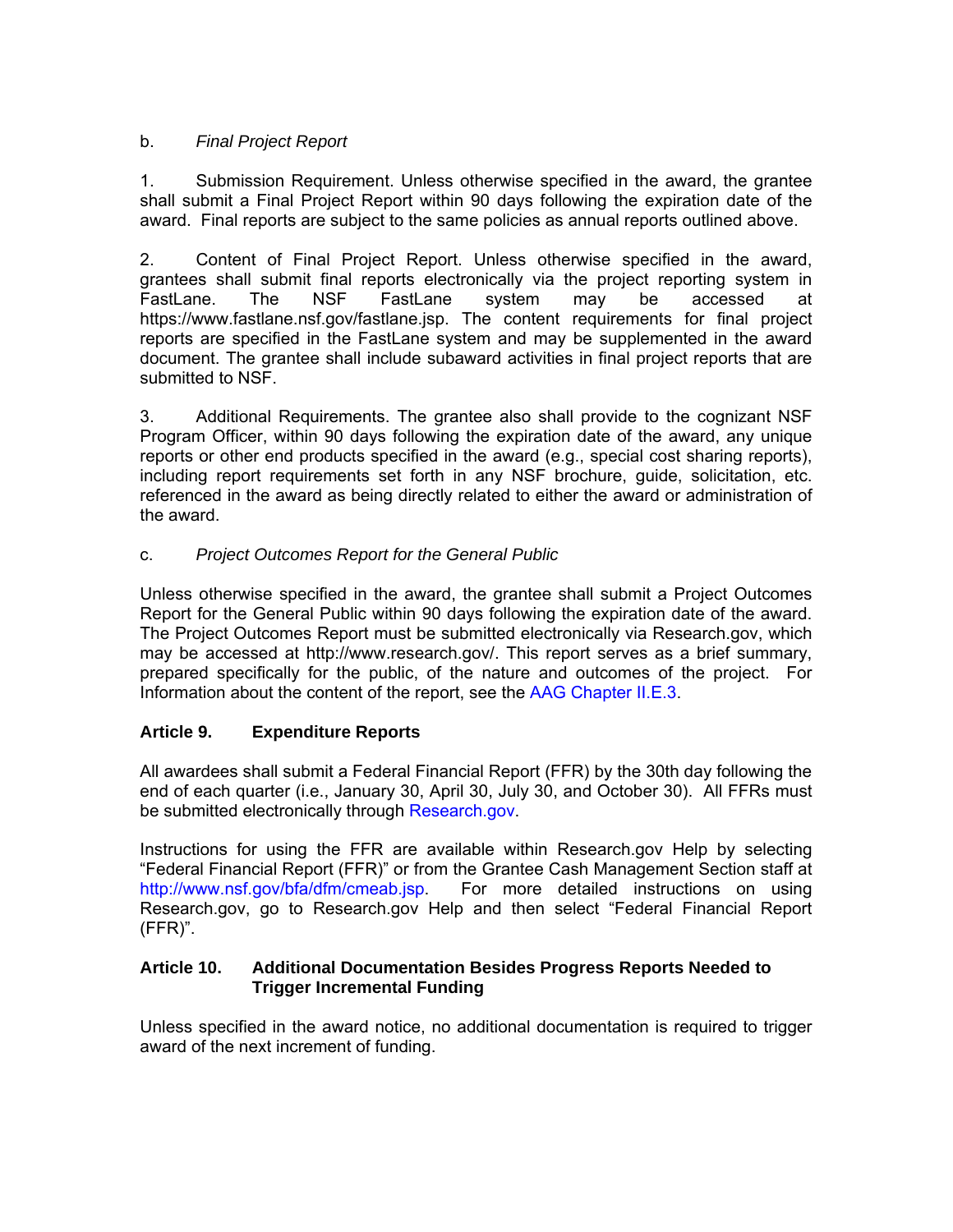## <span id="page-4-0"></span>**Article 11. Indirect Costs**

In accordance with 2 CFR 220 (Office of Management and Budget (OMB) Circular A-21), Section G.7.a and unless otherwise specified in the award notice, awardees subject to A-21 are required to use the indirect cost (F&A) rate(s) approved by the cognizant Federal negotiating agency that are in effect at the time of the initial award, throughout the life of the award. Awardees not subject to A-21 are required to use the Federallynegotiated indirect cost rate(s) in effect at the time expenditures are incurred. Additional information on the charging of indirect costs to an NSF award is available in AAG Chapter V.D.

## **Additional NSF Agency Specific Requirements**

## **Article 12. Grantee Responsibilities and Federal Requirements**

The grantee has full responsibility for the conduct of the project or activity supported under this award and for adherence to the award conditions. Although the grantee is encouraged to seek the advice and opinion of NSF on special problems that may arise, such advice does not diminish the grantee's responsibility for making sound scientific and administrative judgments and should not imply that the responsibility for operating decisions has shifted to NSF. The grantee is responsible for notifying NSF about: (1) any allegation of research misconduct that it concludes has substance and requires an investigation in accordance with NSF research misconduct regulations published at 45 CFR Part 689; or (2) any significant problems relating to the administrative or financial aspects of the award.

By acceptance of the award, the grantee agrees to comply with the applicable Federal requirements for grants and cooperative agreements and to the prudent management of all expenditures and actions affecting the award. A listing of National Policy Requirements that grantees must adhere to, where applicable, is located at: http://www.nsf.gov/bfa/dias/policy/rtc/appc\_june11.pdf. Documentation for each expenditure or action affecting this award must reflect appropriate organizational reviews or approvals that should be made in advance of the action. Organizational reviews are intended to help assure that expenditures are allowable, necessary and reasonable for the conduct of the project, and that the proposed action:

- 1. is consistent with award terms and conditions;
- 2. is consistent with NSF and grantee policies;
- 3. represents effective utilization of resources; and

 4. does not constitute a significant project change (see Research Terms & Conditions Article 25).

Nothing in this article shall be construed to require administrative reviews or documentation that duplicates those already required by existing organizational systems or by applicable Federal standards, e.g., 2 CFR Part 215.

The grantee is responsible for ensuring that the Principal Investigator(s) or Project Director(s) receives a copy of the award conditions, including: the award notice, the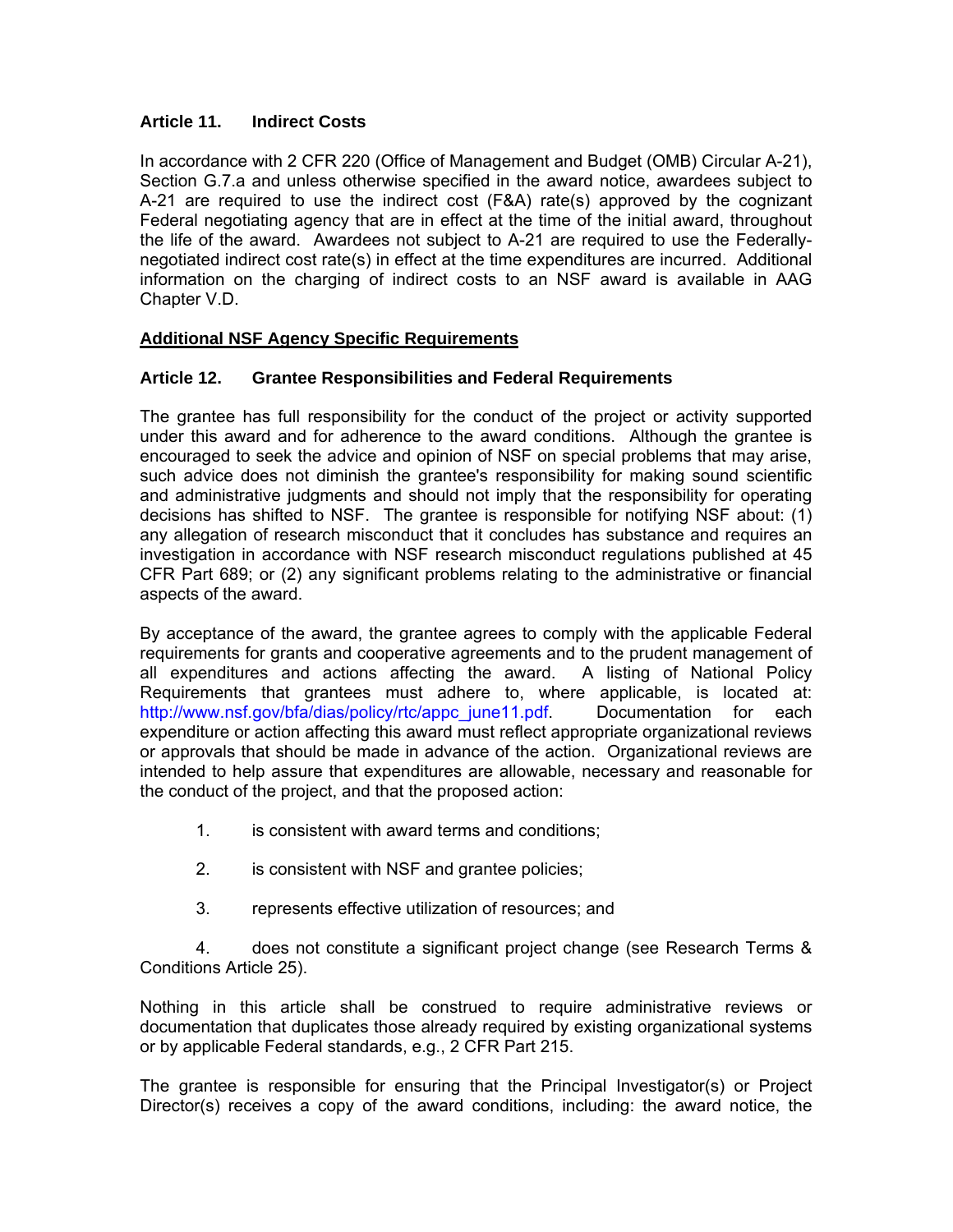<span id="page-5-0"></span>budget, the Research Terms & Conditions, any special terms and conditions and any subsequent changes in the award conditions. These grant conditions are made<br>available to the carantee by NSF in electronic form available to the grantee by NSF in electronic form (http://www.nsf.gov/bfa/dias/policy/rtc/index.jsp), and may be duplicated, copied or otherwise reproduced by the grantee as appropriate. This provision does not alter the grantee's full responsibility for conduct of the project and compliance with all award terms and conditions. Award notices are available electronically via the NSF FastLane system at https://www.fastlane.nsf.gov/fastlane.jsp. Sponsored Project Offices are able to view, print and/or download NSF award notices for their organizations and Principal Investigators (PIs) can access their individual award notices through use of the FastLane system.

## **Article 13. Participant Support Costs**

Participant support costs are direct costs for items such as stipends or subsistence allowances, travel allowances and registration fees paid to or on behalf of participants or trainees (but not employees) in connection with meetings, conferences, symposia or training projects. (See also [AAG Chapter V.C.5\)](http://www.nsf.gov/pubs/policydocs/pappguide/nsf11001/aag_5.jsp#VC5) Grantee organizations must account for participant support costs separately. Note: No indirect costs normally may be charged against participant support costs. (See [AAG Chapter V.D.1b](http://www.nsf.gov/pubs/policydocs/pappguide/nsf11001/aag_5.jsp#VD1b).)

Funds provided for participant support may not be used by grantees for other categories of expense without the specific prior written approval of the cognizant NSF Program Officer. Such requests must be submitted electronically via the NSF FastLane system.

## **Article 14. Travel**

## a. *Allowability of Travel Expenses*

 1. Expenses for transportation, lodging, subsistence and related items incurred by project personnel and by outside consultants employed on the project (see [AAG Chapter V.B.4\)](http://www.nsf.gov/pubs/policydocs/pappguide/nsf11001/aag_5.jsp#VB4) who are in travel status on business related to an NSF-supported project are allowable as prescribed in the governing OMB cost principles. The requirements for prior approval detailed in the governing OMB cost principles are waived.

 2. Except as provided in the governing OMB cost principles, the difference between economy airfare and a higher-class airfare is unallowable. A train, bus or other surface carrier may be used in lieu of, or as a supplement to, air travel at the lowest firstclass rate by the transportation facility used. If such travel, however, could have been performed by air, the allowance will not normally exceed that for jet economy airfare.

## b. *Travel Support for Dependents of Key Project Personnel*

Travel support for dependents of key project personnel is allowable only under the following conditions:

 1. the individual is a key person who is essential to the project on a full-time basis;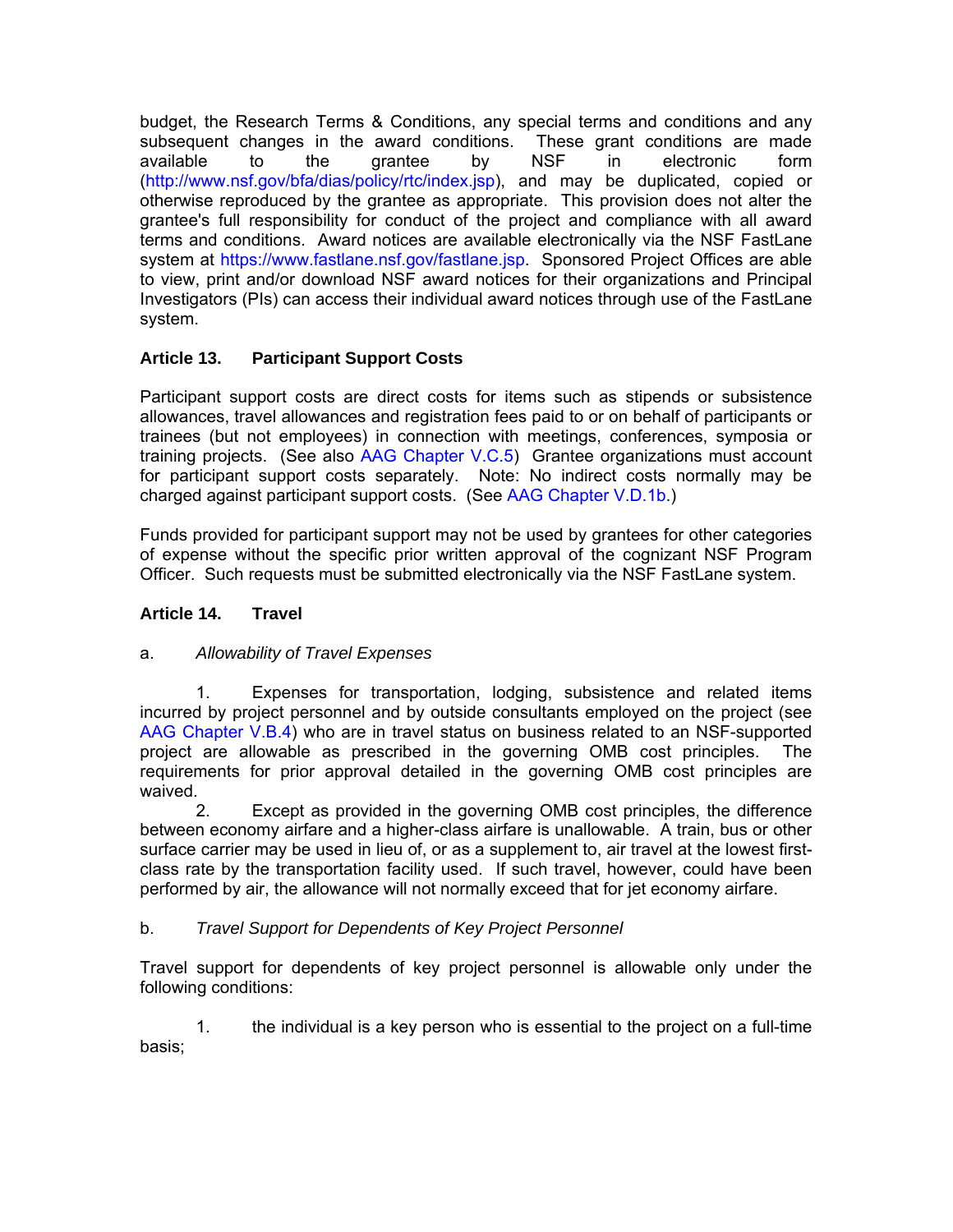2. the individual's residence away from home and in a foreign country is for a continuous period of six months or more and is essential to the effective performance of the project; and

3. the dependents' travel allowance is consistent with the policies of the organization administering the award.

## c. *Use of U.S.-Flag Air Carriers*

1. In accordance with the Fly America Act (49 USC 40118), any air transportation to, from, between, or within a country other than the U.S. of persons or property, the expense of which will be assisted by NSF funding, must be performed by or under a code-sharing arrangement with a U.S.-flag air carrier if service provided by such a carrier is available (see Comptroller General Decision B-240956, dated September 25, 1991). Tickets (or documentation for electronic tickets) must identify the U.S. flag air carrier's designator code and flight number.

2. For the purposes of this requirement, U.S.-flag air carrier service is considered available even though:

(a) comparable or a different kind of service can be provided at less cost by a foreign-flag air carrier;

(b) foreign-flag air carrier service is preferred by, or is more convenient for, NSF or traveler; or

(c) service by a foreign-flag air carrier can be paid for in excess foreign currency.

3. The following rules apply unless their application would result in the first or last leg of travel from or to the U.S. being performed by a foreign-flag air carrier:

(a) a U.S.-flag air carrier shall be used to destination or, in the absence of direct or through service, to the farthest interchange point on a usually traveled route.

(b) if a U.S.-flag air carrier does not serve an origin or interchange point, a foreignflag air carrier shall be used only to the nearest interchange point on a usually traveled route to connect with a U.S. flag air carrier.

## d. *Use of Foreign-Flag Air Carriers*

There are certain circumstances under which use of a foreign-flag air carrier is permissible. These circumstances are outlined below:

## 1. *Airline "Open Skies" Agreements*:

A foreign flag air carrier may be used if the transportation is provided under an air transportation agreement between the United States and a foreign government, which the Department of Transportation has determined meets the requirements of the Fly America Act. For information on "open skies" agreements in which the United States has entered, please refer to the GSA website at http://www.gsa.gov/portal/content/103191.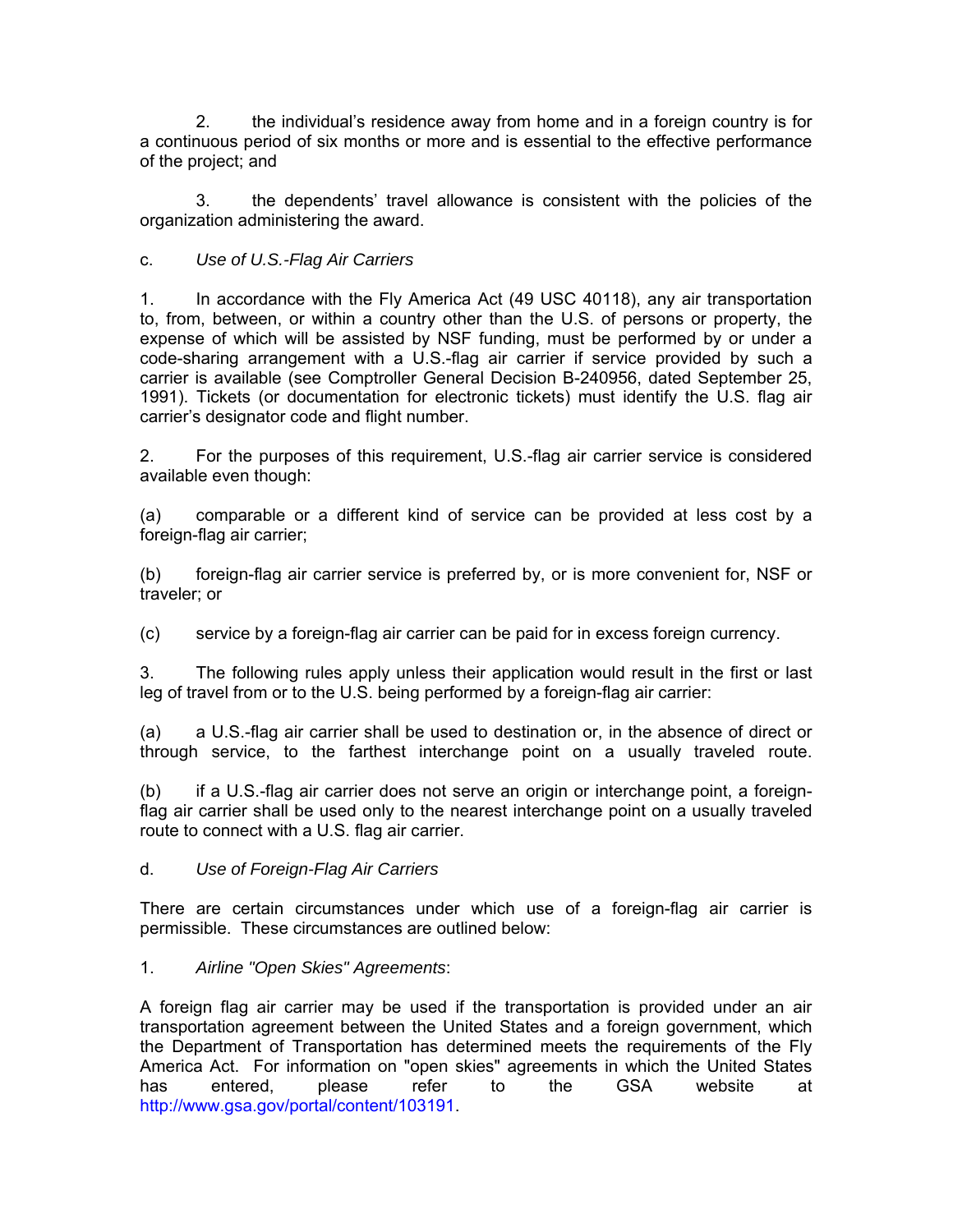## Note on U.S./European Union Open Skies Agreement

In 2007, the U.S. entered into an "Open Skies" Agreement with the European Union ("EU"). This agreement was modified in June 2010. The current Agreement gives European Community airlines (airlines of Member States) the right to transport passengers and cargo on flights funded by the U.S. government, when the transportation is between: (1) any two points outside the United States; or (2) a point in the United States and any point outside the United States that the EU airline is authorized to serve under the "Open Skies" Agreement.

As of 2011, two significant changes have been made to the U.S./EU Open Skies Agreement. First, EU airlines are now granted the right to transport civilian agencyfunded passengers who are NOT eligible to travel on GSA Airline City Pair Contract fares (e.g., grantees) between a point in the United States and a point outside the United States even if there is a GSA Airline City Pair Contract fare in effect between the origin and destination points. An individual, however, who is traveling on a route for which there is a City Pair Contract fare in effect, *and who is eligible for such a fare* (e.g., Federal employee), will be required to fly on a U.S. carrier, absent another applicable exception.

Second, under the amended Agreement, EU airlines are now authorized to transport passengers between points in the United States and points outside the EU if the EU airline is authorized to serve the route under the Agreement. This includes flights that originate, arrive, or stop in the EU. Prior to this change, EU airlines were limited to flying passengers between points in the U.S. and points in the EU.

2. *Involuntary Rerouting:* Travel on a foreign-flag carrier is permitted if a U.S.-flag air carrier involuntarily reroutes the traveler via a foreign-flag air carrier, notwithstanding the availability of alternative U.S.-flag air carrier service.

## 3. *Travel To and From the U.S. on non-European Community Airlines*

Use of a non-European Community foreign-flag air carrier is permissible if the airport abroad is:

(a) the traveler's origin or destination airport, and use of U.S.-flag air carrier service would extend the time in a travel status by at least 24 hours more than travel by a foreign-flag air carrier; or

(b) an interchange point, and use of U.S.-flag air carrier service would increase the number of aircraft changes the traveler must make outside of the U.S. by two or more, would require the traveler to wait four hours or more to make connections at that point, or would extend the time in a travel status by at least six hours more than travel by a foreign-flag air carrier.

4. *Travel Between Points Outside the U.S. on non-European Community Airlines*

Use of a non-European Community foreign-flag air carrier is permissible if: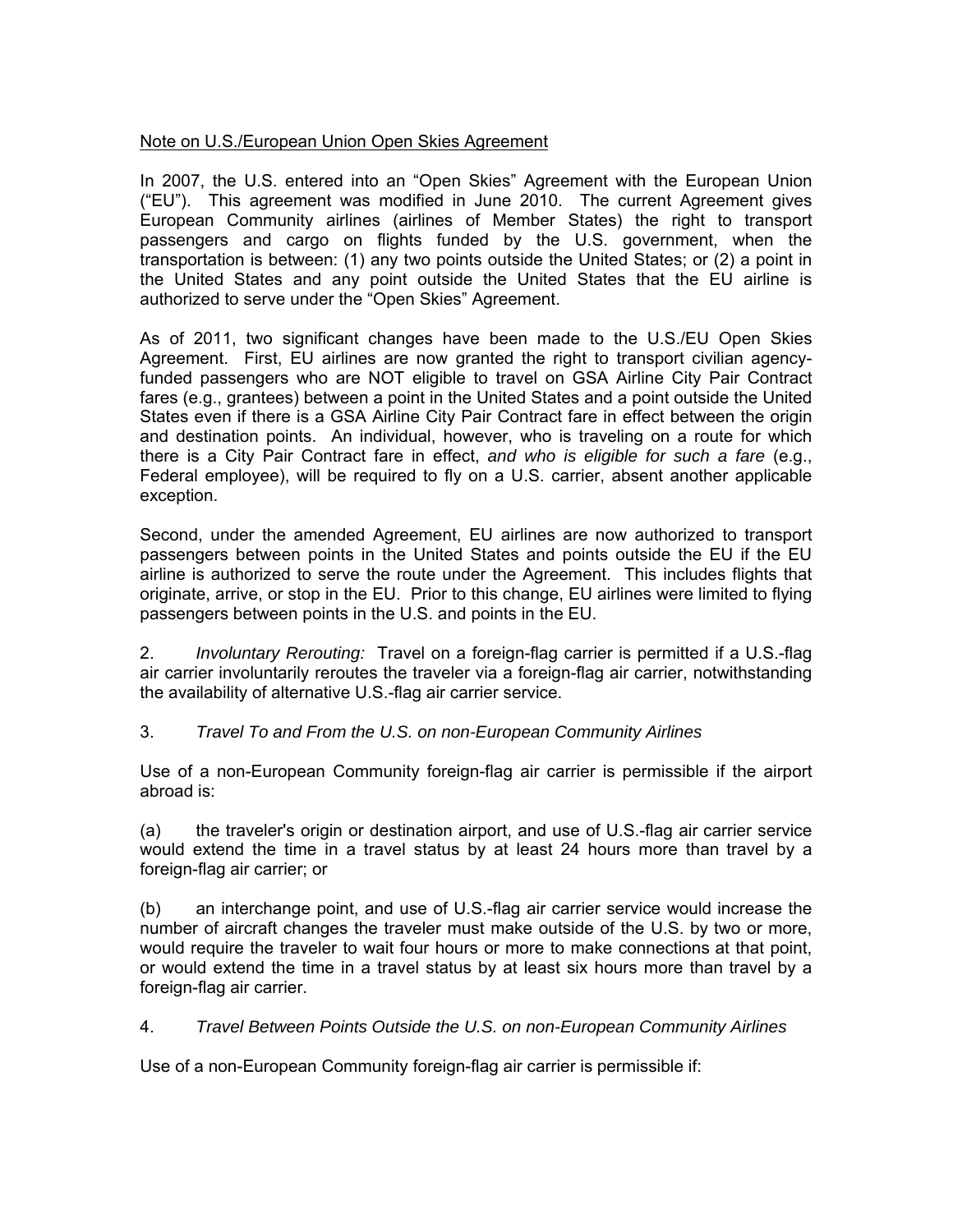<span id="page-8-0"></span>(a) travel by a foreign-flag air carrier would eliminate two or more aircraft changes en route;

(b) travel by a U.S.-flag air carrier would require a connecting time of four hours or more at an overseas interchange point; or

(c) the travel is not part of the trip to or from the U.S., and use of a U.S.-flag air carrier would extend the time in a travel status by at least six hours more than travel by a foreign-flag air carrier.

5. *Short Distance Travel.* For all short distance travel, regardless of origin and destination, use of a foreign-flag air carrier is permissible if the elapsed travel time on a scheduled flight from origin to destination airport by a foreign-flag air carrier is three hours or less and service by a U.S.-flag air carrier would double the travel time.

## **Article 15. Information Collection**

Information collection activities performed under this award are the responsibility of the grantee, and NSF support of the project does not constitute NSF approval of the survey design, questionnaire content or information collection procedures. The grantee shall not represent to respondents that such information is being collected for or in association with the National Science Foundation or any other Government agency without the specific written approval of such information collection plan or device by the Foundation. This requirement, however, is not intended to preclude mention of NSF support of the project in response to an inquiry or acknowledgment of such support in any publication of this information.

## **Article 16. Responsible Conduct of Research**

## **Article 16 applies to new proposals submitted or due on or after January 4, 2010.**

In accordance with Section 7009 of the America Creating Opportunities to Meaningfully Promote Excellence in Technology, Education, and Science (COMPETES) Act (42 U.S.C. 1862o–1) NSF requires that grantees must have a plan in place to provide appropriate training and oversight in the responsible and ethical conduct of research (RCR) to undergraduates, graduate students, and postdoctoral researchers who will be supported by NSF to conduct research. Training plans are subject to review, upon request.

Grantees must designate one or more persons to oversee compliance with the RCR training requirement. Grantees are responsible for verifying that undergraduate students, graduate students, and postdoctoral researchers supported by NSF to conduct research have received training in the responsible and ethical conduct of research, in accordance with the plan the grantee has put in place for their organization.

Grantees shall ensure that these RCR requirements flow down to all subrecipients, or are otherwise appropriately addressed in the subaward instrument.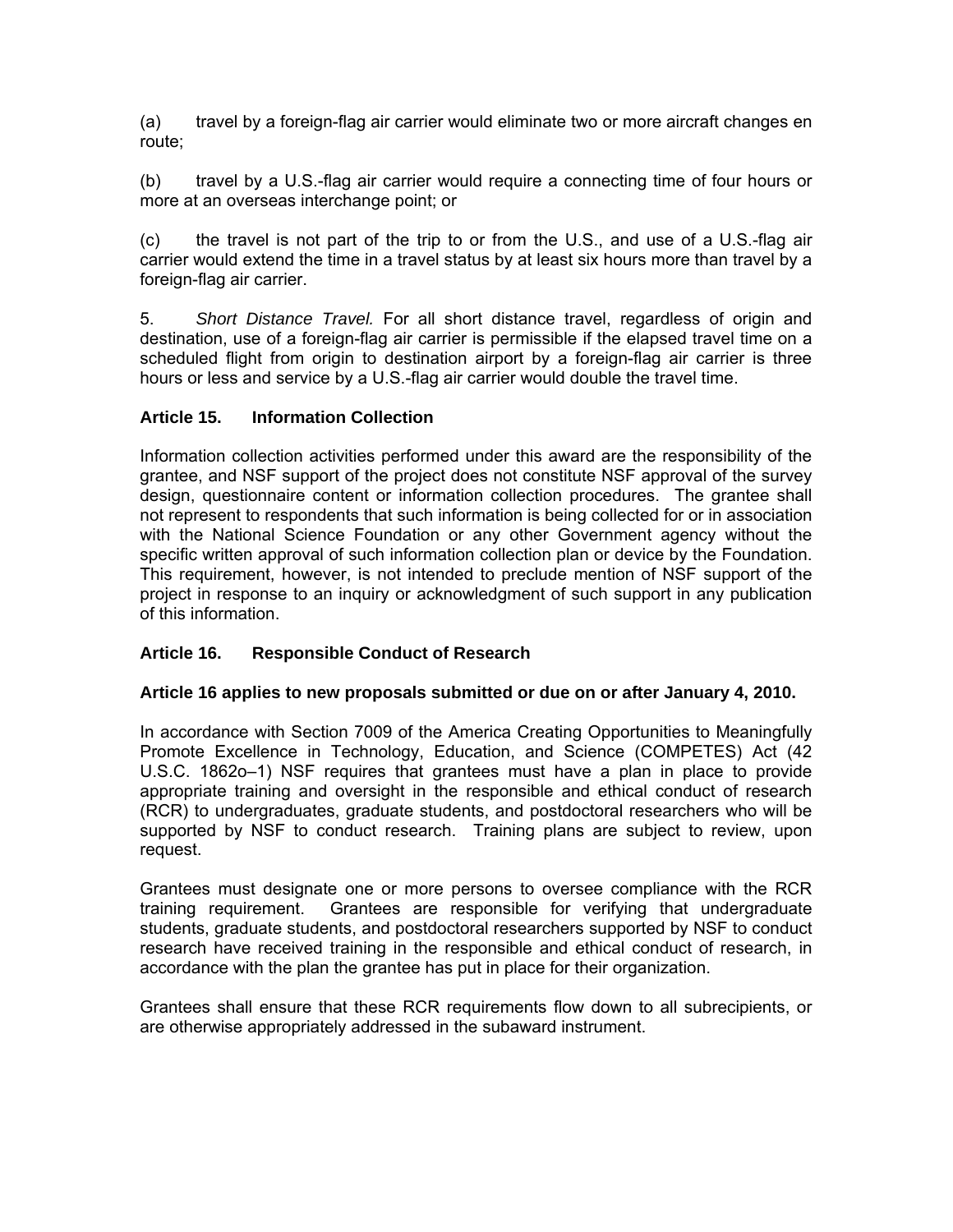## <span id="page-9-0"></span>**Article 17. Reporting Subawards and Executive Compensation**

#### **Article 17 applies to new grants of \$25,000 or more awarded on or after October 1, 2010.**

In accordance with the Office of Management and Budget guidance published in the Federal Register (FR) September 14, 2010 on *Requirements for Federal Funding Accountability and Transparency Act Implementation*, grantees must comply with the following award term, contained in 75 FR 22705:

#### a. *Reporting of first-tier subawards*

1. *Applicability*. Unless you are exempt as provided in paragraph d. of this award term, you must report each action that obligates \$25,000 or more in Federal funds that does not include Recovery funds (as defined in section 1512(a)(2) of the American Recovery and Reinvestment Act of 2009, Pub. L. 111-5) for a subaward to an entity (see definitions in paragraph e of this award term).

#### 2. *Where and when to report*

(a) You must report each obligating action described in paragraph a.1.of this award term to www.fsrs.gov.

(b) For subaward information, report no later than the end of the month following the month in which the obligation was made. (For example, if the obligation was made on November 7, 2010, the obligation must be reported by no later than December 31, 2010.)

*3. What to report*. You must report the information about each obligating action that the submission instructions posted at www.fsrs.gov specify.

## b. *Reporting Total Compensation of Recipient Executives*

1. *Applicability and what to report*. You must report total compensation for each of your five most highly compensated executives for the preceding completed fiscal year, if:

(a) the total Federal funding authorized to date under this award is \$25,000 or more;

(b) in the preceding fiscal year, you received—

(i) 80 percent or more of your annual gross revenues from Federal procurement contracts (and subcontracts) and Federal financial assistance subject to the Transparency Act, as defined at 2 CFR 170.320 (and subawards); and

(ii) \$25,000,000 or more in annual gross revenues from Federal procurement contracts (and subcontracts) and Federal financial assistance subject to the Transparency Act, as defined at 2 CFR 170.320 (and subawards); and

(c) The public does not have access to information about the compensation of the executives through periodic reports filed under section 13(a) or 15(d) of the Securities Exchange Act of 1934 (15 U.S.C. 78m(a), 78o(d)) or section 6104 of the Internal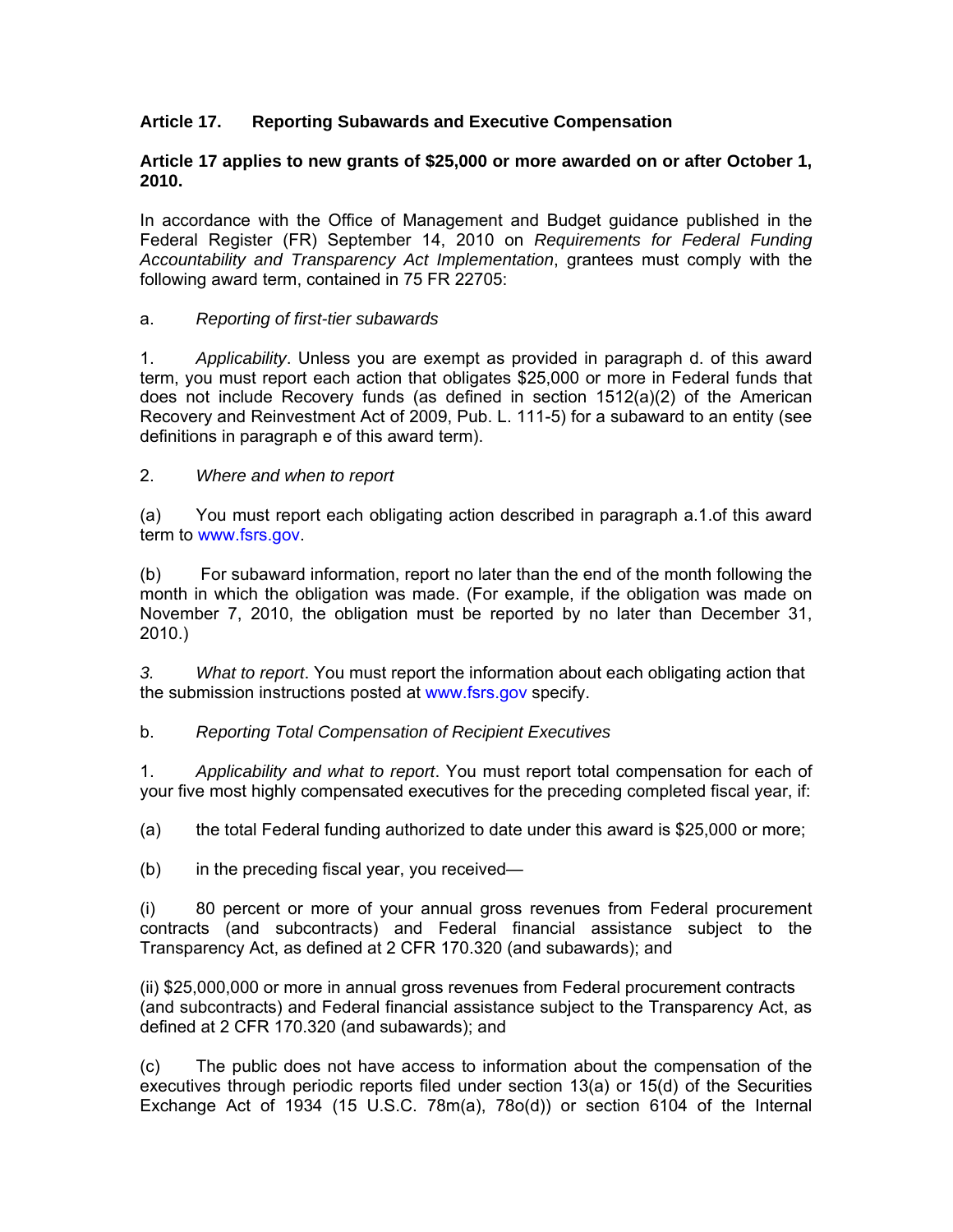Revenue Code of 1986. (To determine if the public has access to the compensation information, see the U.S. Security and Exchange Commission total compensation filings at http://www.sec.gov/answers/execomp.htm.)

2. *Where and when to report*. You must report executive total compensation described in paragraph b.1.of this award term:

(a) As part of your registration profile at www.ccr.gov.

(b) By the end of the month following the month in which this award is made, and annually thereafter.

c. *Reporting of Total Compensation of Subrecipient Executives*

1. *Applicability and what to report*. Unless you are exempt as provided in paragraph d. of this award term, for each first-tier subrecipient under this award, you shall report the names and total compensation of each of the subrecipient's five most highly compensated executives for the subrecipient's preceding completed fiscal year, if:

(a) in the subrecipient's preceding fiscal year, the subrecipient received—

(i) 80 percent or more of its annual gross revenues from Federal procurement contracts (and subcontracts) and Federal financial assistance subject to the Transparency Act, as defined at 2 CFR 170.320 (and subawards); and

(ii) \$25,000,000 or more in annual gross revenues from Federal procurement contracts (and subcontracts), and Federal financial assistance subject to the Transparency Act (and subawards); and

(b) The public does not have access to information about the compensation of the executives through periodic reports filed under section 13(a) or 15(d) of the Securities Exchange Act of 1934 (15 U.S.C. 78m(a), 78o(d)) or section 6104 of the Internal Revenue Code of 1986. (To determine if the public has access to the compensation information, see the U.S. Security and Exchange Commission total compensation filings at http://www.sec.gov/answers/execomp.htm.)

2. *Where and when to report*. You must report subrecipient executive total compensation described in paragraph c.1.of this award term:

(a) To the recipient.

(b) By the end of the month following the month during which you make the subaward. For example, if a subaward is obligated on any date during the month of October of a given year (i.e., between October 1 and 31), you must report any required compensation information of the subrecipient by November 30 of that year.

## d. *Exemptions*

If, in the previous tax year, you had gross income, from all sources, under \$300,000, you are exempt from the requirements to report: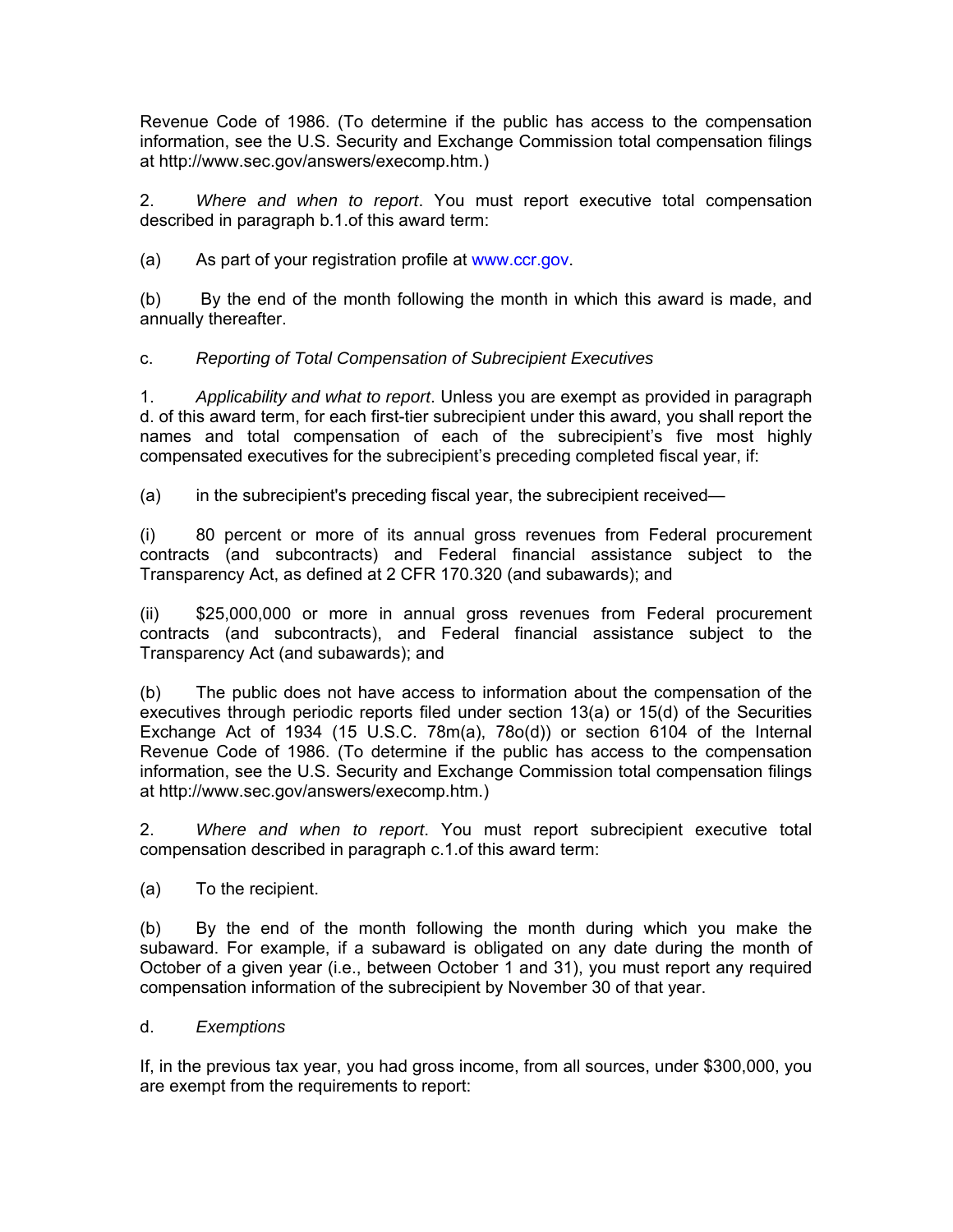1. subawards, and

2. the total compensation of the five most highly compensated executives of any subrecipient.

e. *Definitions* 

For purposes of this award term:

- 1. Entity means all of the following, as defined in 2 CFR part 25:
- (a) A Governmental organization, which is a State, local government, or Indian tribe;
- (b) A foreign public entity;
- (c) A domestic or foreign nonprofit organization;
- (d) A domestic or foreign for-profit organization;

(e) A Federal agency, but only as a subrecipient under an award or subaward to a non-Federal entity.

2. Executive means officers, managing partners, or any other employees in management positions.

#### 3. Subaward:

(a) This term means a legal instrument to provide support for the performance of any portion of the substantive project or program for which you received this award and that you as the recipient award to an eligible subrecipient.

(b) The term does not include your procurement of property and services needed to carry out the project or program (for further explanation, see Sec. --.210 of the attachment to OMB Circular A- 133, "Audits of States, Local Governments, and Non-Profit Organizations").

(c) A subaward may be provided through any legal agreement, including an agreement that you or a subrecipient considers a contract.

4. Subrecipient means an entity that:

(a) Receives a subaward from you (the recipient) under this award; and

(b) Is accountable to you for the use of the Federal funds provided by the subaward.

5. Total compensation means the cash and noncash dollar value earned by the executive during the recipient's or subrecipient's preceding fiscal year and includes the following (for more information see 17 CFR 229.402(c)(2)):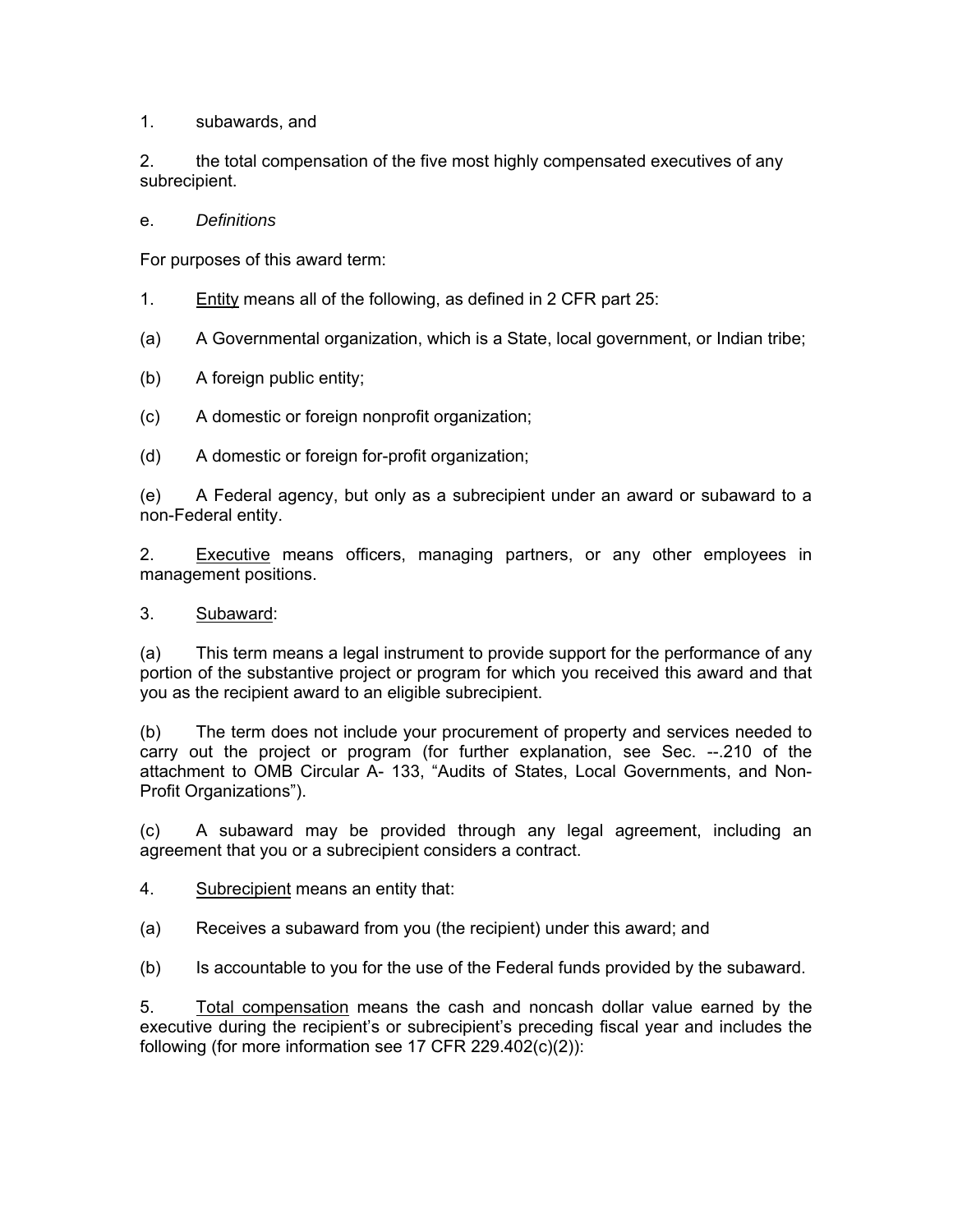<span id="page-12-0"></span>(a) *Salary and bonus*.

(b) *Awards of stock, stock options, and stock appreciation rights*. Use the dollar amount recognized for financial statement reporting purposes with respect to the fiscal year in accordance with the Statement of Financial Accounting Standards No. 123 (Revised 2004) (FAS 123R), Shared Based Payments.

(c) *Earnings for services under non-equity incentive plans*. This does not include group life, health, hospitalization or medical reimbursement plans that do not discriminate in favor of executives, and are available generally to all salaried employees.

(d) *Change in pension value.* This is the change in present value of defined benefit and actuarial pension plans.

(e) *Above-market earnings on deferred compensation which is not tax-qualified*.

(f) Other compensation, if the aggregate value of all such other compensation (e.g. severance, termination payments, value of life insurance paid on behalf of the employee, perquisites or property) for the executive exceeds \$10,000.

## **Article 18. Central Contractor Registration and Universal Identifier Requirements**

## **Article 18 applies to new grants awarded on or after October 1, 2010.**

In accordance with the Office of Management and Budget guidance published in the Federal Register (FR) September 14, 2010 on *Financial Assistance Use of Universal Identifier and Central Contractor Registration*, grantees must comply with the following award term, contained in 75 FR 22706:

a. *Requirement for Central Contractor Registration (CCR).* Unless you are exempted from this requirement under 2 CFR 25.110, you as the recipient must maintain the currency of your information in the CCR until you submit the final financial report required under this award or receive the final payment, whichever is later. This requires that you review and update the information at least annually after the initial registration, and more frequently if required by changes in your information or another award term.

b. *Requirement for Data Universal Numbering System (DUNS) numbers*. If you are authorized to make subawards under this award, you:

1. Must notify potential subrecipients that no entity (see definition in paragraph c. of this award term) may receive a subaward from you unless the entity has provided its DUNS number to you.

2. May not make a subaward to an entity unless the entity has provided its DUNS number to you.

c. *Definitions*. For purposes of this award term:

1. Central Contractor Registration (CCR) means the Federal repository into which an entity must provide information required for the conduct of business as a recipient.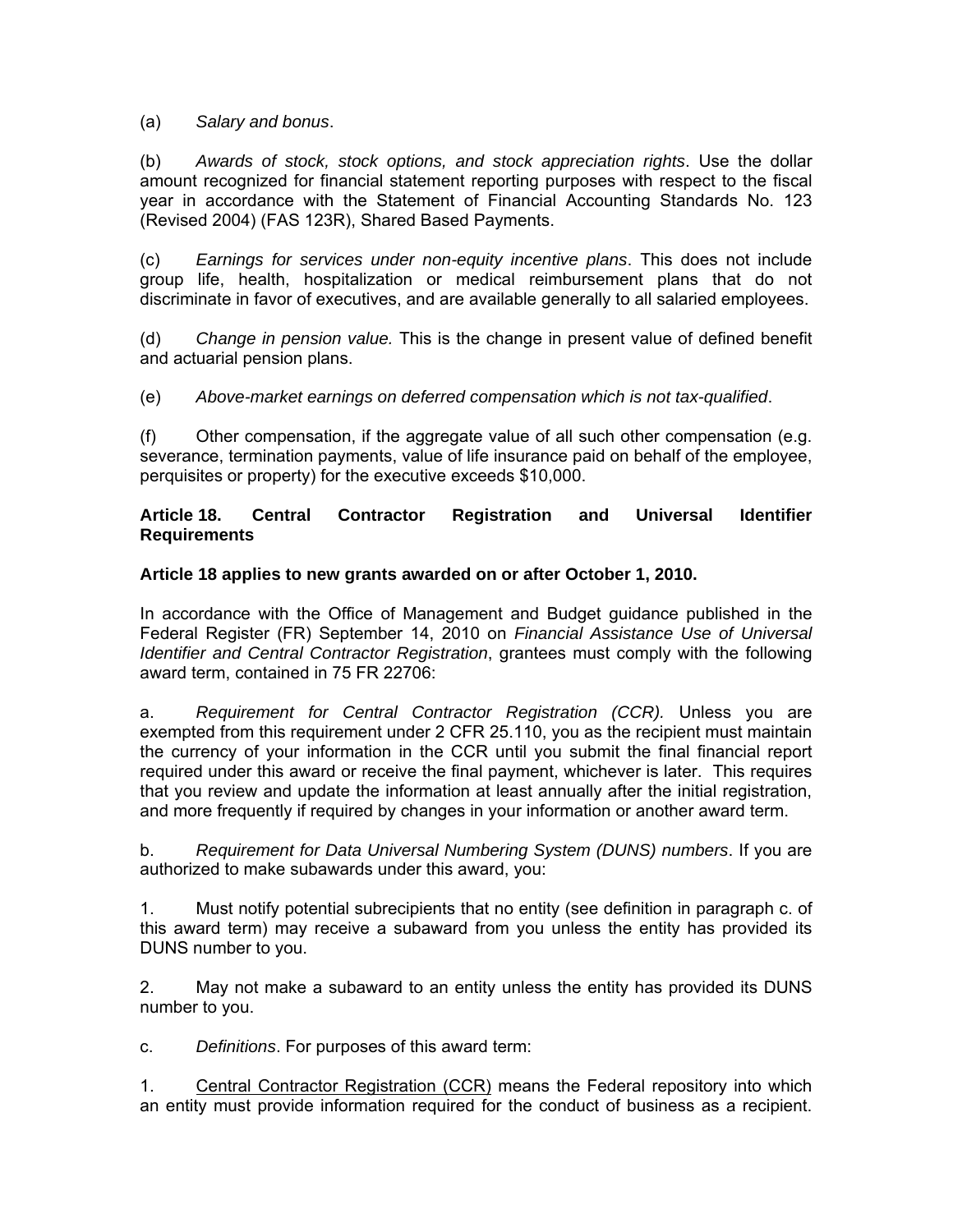<span id="page-13-0"></span>Additional information about registration procedures may be found at the CCR Internet site (currently at [http://www.ccr.gov](http://www.ccr/gov)).

2. Data Universal Numbering System (DUNS) number means the nine-digit number established and assigned by Dun and Bradstreet, Inc. (D&B) to uniquely identify business entities. A DUNS number may be obtained from D&B by telephone (currently 866-705-5711) or the Internet (currently at http://fedgov.dnb.com/webform).

3. Entity, as it is used in this award term, means all of the following, as defined at 2 CFR part 25, subpart C:

- (a) A Governmental organization, which is a State, local government, or Indian tribe;
- (b) A foreign public entity;
- (c) A domestic or foreign nonprofit organization;
- (d) A domestic or foreign for-profit organization; and

(e) A Federal agency, but only as a subrecipient under an award or subaward to a non-Federal entity.

#### 4. Subaward:

(a) This term means a legal instrument to provide support for the performance of any portion of the substantive project or program for which you received this award and that you as the recipient award to an eligible subrecipient.

(b) The term does not include your procurement of property and services needed to carry out the project or program (for further explanation, see Sec. --.210 of the attachment to OMB Circular A-133, "Audits of States, Local Governments, and Non-Profit Organizations").

(c) A subaward may be provided through any legal agreement, including an agreement that you consider a contract.

- 5. Subrecipient means an entity that:
- (a) Receives a subaward from you under this award; and
- (b) Is accountable to you for the use of the Federal funds provided by the subaward.

## **Article 19. Academic Technology Transfer and Commercialization of University Research**

a. Any institution of higher education (as such term is defined in section 101(A) of the Higher Education Act of 1965 (20 U.S.C. 1001(a)) that receives National Science Foundation research support (i.e., any grant or cooperative agreement awarded by NSF) and has received at least \$25,000,000 in total Federal research grants in the most recently completed Federal fiscal year shall keep, maintain, and report annually to the National Science Foundation the universal resource locator (URL) for a public website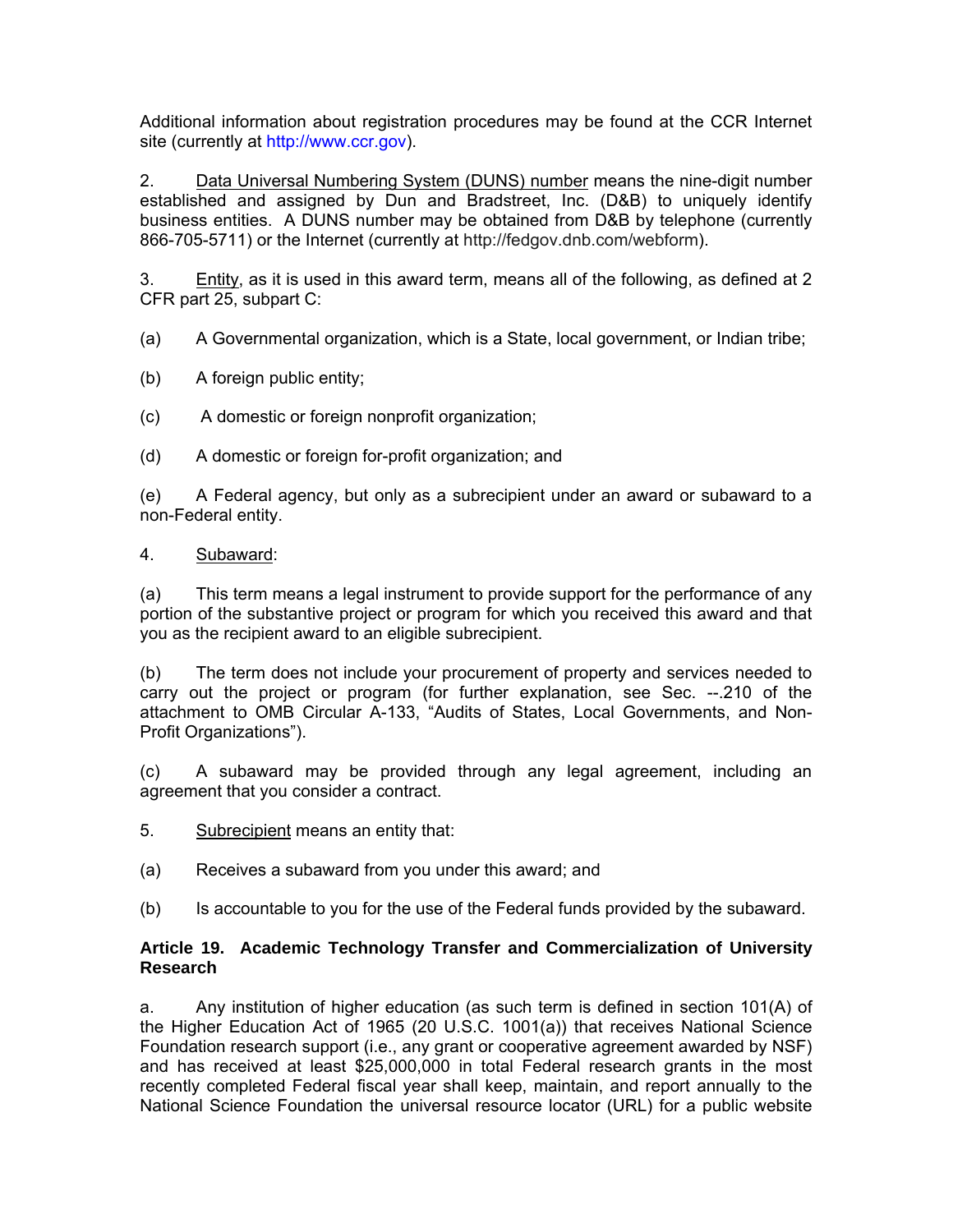<span id="page-14-0"></span>that contains information concerning its general approach to and mechanisms for transfer of technology and the commercialization of research results, including:

- 1. contact information for individuals and university offices responsible for technology transfer and commercialization;
- 2. information for both university researchers and industry on the institution's technology licensing and commercialization strategies;
- 3. success stories, statistics, and examples of how the university supports commercialization of research results;
- 4. technologies available for licensing by the university where appropriate; and
- 5. any other information deemed by the institution to be helpful to companies with the potential to commercialize university inventions.

For purposes of determining whether an institution meets the threshold for this requirement, both the NSF research support and the Federal research grants must have been active at some point during the most recently completed Federal fiscal year.

The institution's URL containing the information required in section a. must be electronically submitted to the following email alias: [ACA520@nsf.gov. The](mailto:ACA520@nsf.gov) URLs will be available to the public on the Science, Engineering and Education (SEE) Innovation section of Research.gov at: http://www.research.gov/acasection520.

b. Trade Secret Information - Notwithstanding section a., an institution shall not be required to reveal confidential, trade secret, or proprietary information on its website.

## **Article 20. Payment: Reference Research Terms & Conditions Article 22**

a. Requests for payment must be made electronically via use of the FastLane Financial Functions, Cash Request process.<sup>2</sup> Grantees should request payments in amounts necessary to meet their current needs, pursuant to the guidelines contained in 31 CFR Part 205. Unless otherwise specified in the award, the grantee agrees to comply with all applicable Treasury regulations and National Science Foundation implementing and reporting procedures, which are outlined in [AAG Chapter III](http://www.nsf.gov/pubs/policydocs/pappguide/nsf11001/aag_3.jsp).

b. In accordance with 2 CFR § 215.22, where appropriate, grantees are required to maintain advances of Federal funds in interest-bearing accounts. For grantees not subject to the Cash Management Improvement Act (CMIA), (State agencies or instrumentalities) interest earned on Federal advances deposited in interest bearing accounts shall be remitted annually to<sup>3</sup>:

**EXECUTE:**<br><sup>2</sup> Grantees may contact the Division of Financial Management at (703) 292-8280 for information on using the FastLane Cash Request System.

 $3$  In keeping with Electronic Funds Transfer rules [31 CFR Part 206], interest should be remitted to the DHHS Payment Management System through an electronic medium such as the FEDWIRE Deposit System. Grantees that do not have this capability should submit payment by check.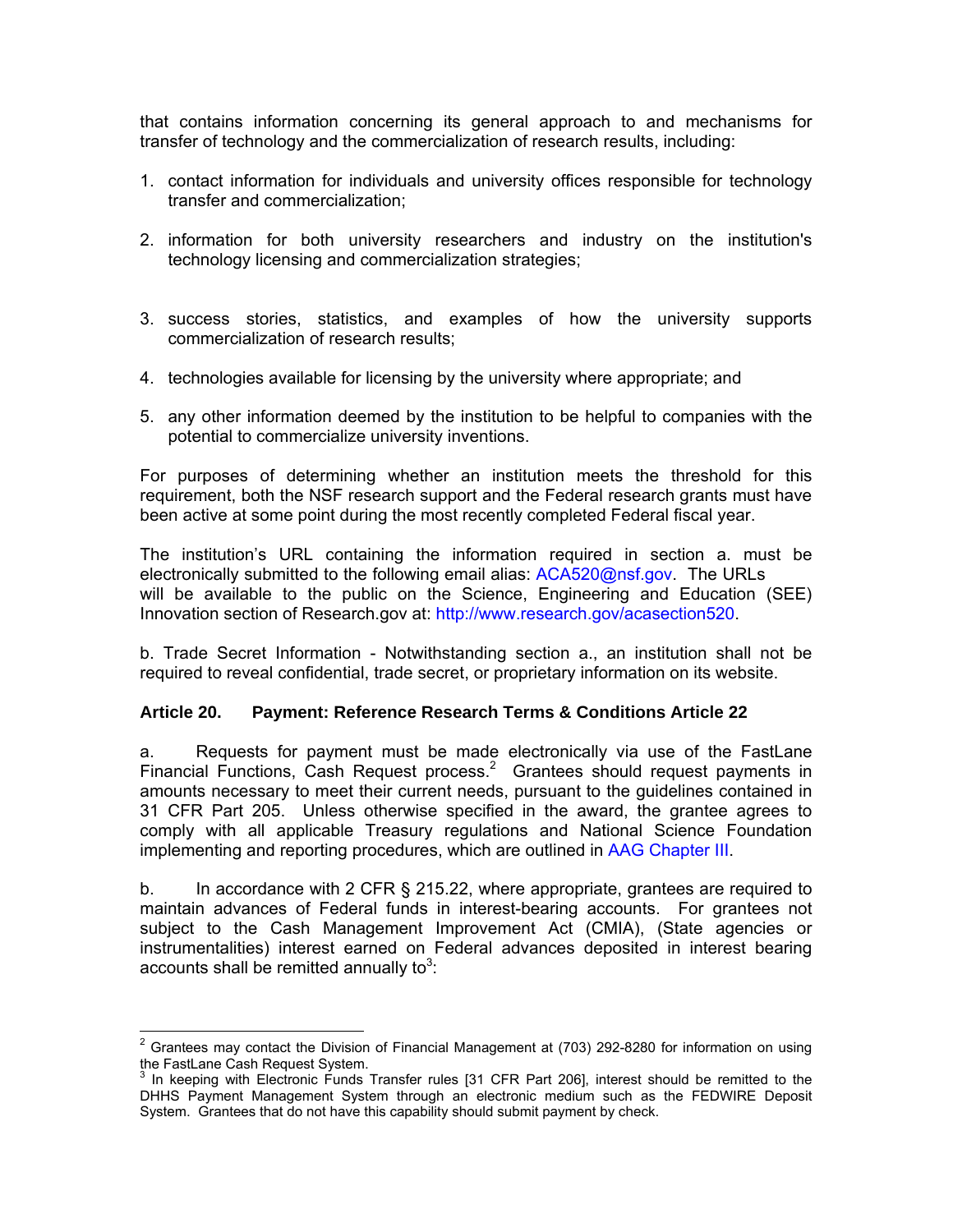<span id="page-15-0"></span>Department of Health and Human Services (DHHS) Payment Management System P.O. Box 6021 Rockville, MD 20852

c. Interest earned on NSF advances deposited in interest bearing accounts shall be remitted annually to the Department of Health and Human Services (DHHS). Interest amounts up to \$250 per year may be retained by the grantee for administrative expenses. The requirement to remit interest annually to DHHS does not apply to grantees subject to the Cash Management Improvement Act (CMIA), Subpart A - Rules Applicable to Federal Assistance Programs Included in a Treasury-State Agreement.

#### **Article 21. Cost Sharing or Matching: Reference Research Terms & Conditions Article 23**

## a. *General*

1. The grantee must cost share in accordance with any amount specified on Line M of the award budget. Cost sharing participation in other projects may not be counted towards meeting the specific cost sharing requirements of the award, and must come from nonfederal sources.

2. Should the grantee become aware that it may be unable to provide the cost sharing of at least the amount identified on Line M of the NSF award budget, it must: a) immediately provide written notification to the Grants Officer of the situation; and b) indicate steps it plans to take to secure replacement cost sharing; or c) indicate the plans it has to either continue or phase out the project in the absence of the approved level of cost sharing.

3. Should NSF agree to the organization's proposed plans, the NSF Grants Officer will modify the award accordingly, including, if appropriate, reducing the amount of NSF support. Should the organization's plans be unacceptable to NSF, the award may be subject to termination. NSF modifications to proposed cost sharing revisions are made on a case-by-case basis.

4. Failure by the organization to notify NSF, in accordance with paragraph 2. above, may result in the disallowance of some or all of the costs charged to the award; the subsequent recovery by NSF of some or all of the NSF funds provided under the award; possible termination of the award; and may constitute a violation of the terms of the award so serious as to provide grounds for subsequent suspension or debarment.

## b. *Cost Sharing Records*

The grantee must maintain records of all project costs that are claimed by the grantee as cost sharing as well as records of costs to be paid by the Government. Such records are subject to audit. Acceptable forms of cost sharing contributions are those that meet the criteria identified in 2 CFR § 215.23. Unless otherwise specified in the award, approval is given to include unrecovered indirect costs (also known as facilities and administrative costs for colleges and universities) as part of cost sharing or matching contributions. If the grantee's cost participation includes in-kind contributions, the basis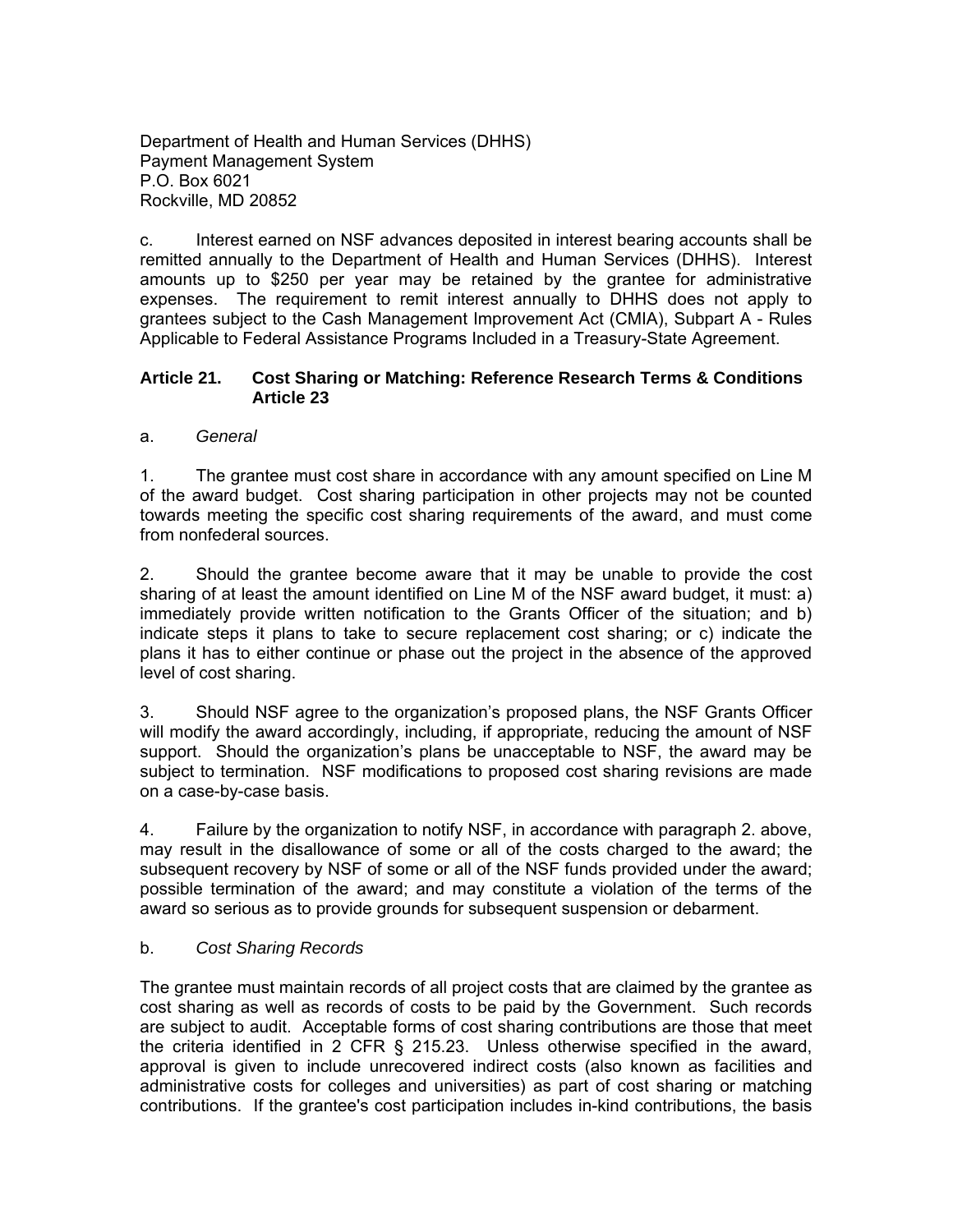<span id="page-16-0"></span>for determining the valuation for volunteer services and donated property must be documented.

#### c. *Cost Sharing Reports*

Unless otherwise required by the award or requested by NSF, the actual cost participation by the grantee, while subject to documentation and audit, need not be reported to NSF. In cases, however, where the cost-sharing amount reflected on Line M of the award budget is \$500,000 or more, the amount of cost sharing must be documented (on an annual and final basis) and certified by the Authorized Organizational Representative via use of the Notification and Request Module in the NSF FastLane System. Such notifications must be submitted within 90 days:

 1. prior to the end of the current budget period to meet the annual notification requirement; and

 2. following the expiration of the award to meet the final notification requirement.

The cost share notification is considered due during the 90 day period. The notification becomes overdue the day after the 90 day period ends.

#### **Article 22. Revision of Budget & Program Plans: Reference Research Terms & Conditions Article 25**

a. The grantee must obtain written approval from the cognizant NSF Program Officer prior to the reallocation of funds budgeted for participant or trainee support costs (see [AAG Chapter V.B.8.](http://www.nsf.gov/pubs/policydocs/pappguide/nsf11001/aag_5.jsp#VB8)) Participant support costs are direct costs for items such as stipends or subsistence allowances, travel allowances and registration fees paid to or on behalf of participants or trainees (but not employees) in connection with meetings, conferences, symposia or training projects. (See also [AAG Chapter V.C.5](http://www.nsf.gov/pubs/policydocs/pappguide/nsf11001/aag_5.jsp#VC5)) Grantee organizations must account for participant support costs separately. Note: No indirect costs normally may be charged against participant support costs. (See [AAG Chapter](http://www.nsf.gov/pubs/policydocs/pappguide/nsf11001/aag_5.jsp#VD1b)  [V.D.1b](http://www.nsf.gov/pubs/policydocs/pappguide/nsf11001/aag_5.jsp#VD1b).)

b. The grantee must obtain prior written approval from the cognizant NSF Grants Officer prior to modifying the amount of cost sharing reflected on Line M of the approved grant budget (see Article 21 above).

c. The grantee must obtain prior written approval from the cognizant NSF Grant Officer prior to incurring rearrangements and alterations expenditures aggregating \$25,000 or over (Construction) (see [AAG Chapter V.C.1\)](http://www.nsf.gov/pubs/policydocs/pappguide/nsf11001/aag_5.jsp#VC1).

d. The prior approval requirements identified in the Research Terms and Conditions can be submitted electronically to NSF via use of the NSF Research Administration module of the FastLane system (https://www.fastlane.nsf.gov/). The grantee is required to use FastLane to process these types of transactions as well other types of grantrelated notifications stipulated in [AAG Exhibit II-1](http://www.nsf.gov/pubs/policydocs/pappguide/nsf11001/aag_2ex1.pdf).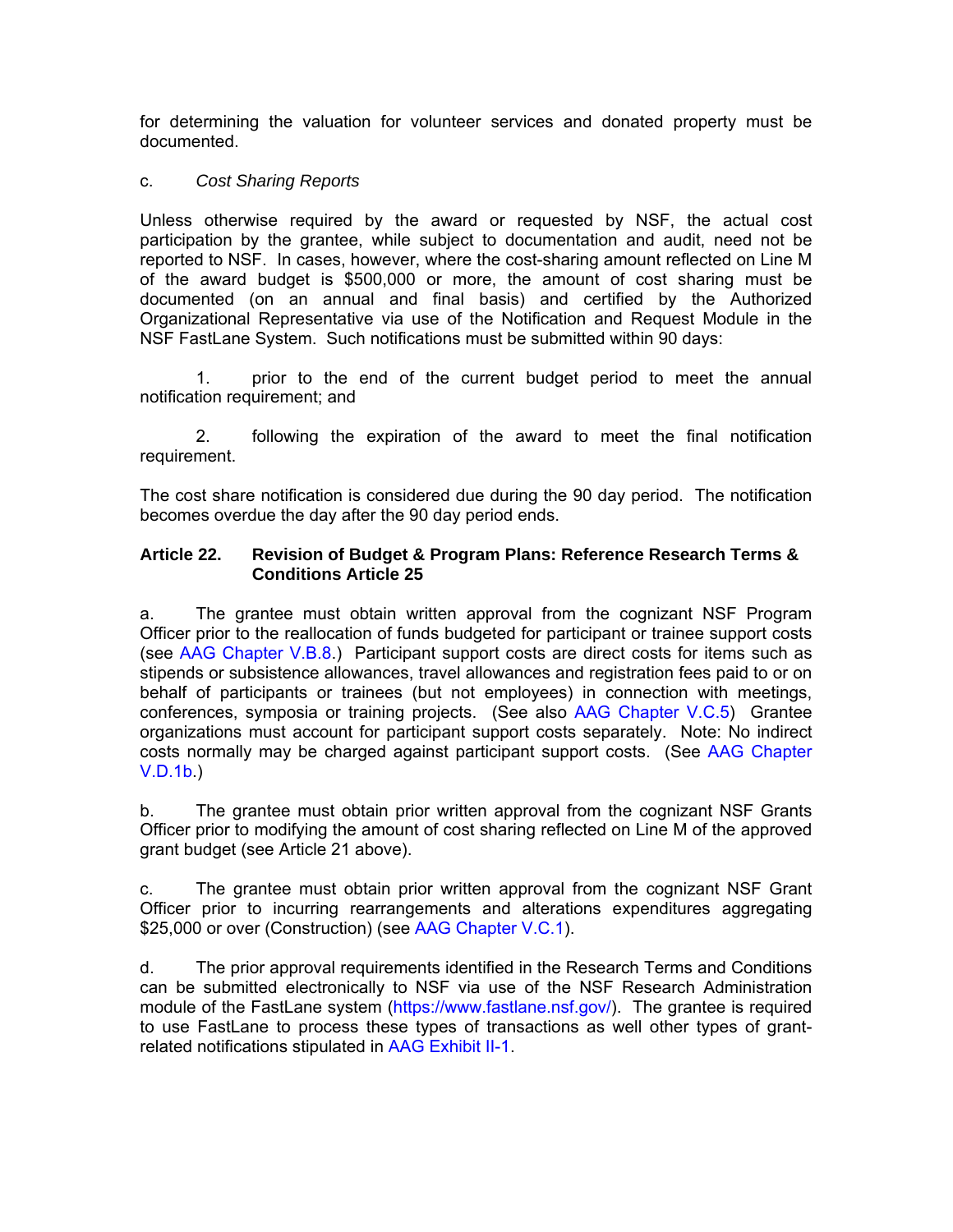## <span id="page-17-0"></span>**Article 23. Non-Federal audits: Reference Research Terms & Conditions Article 26**

In order to avoid duplicate record keeping, NSF may make special arrangements with the grantee to retain any records that are needed for joint use. NSF may request transfer to its custody of records not needed by the grantee when it determines that the records possess long-term retention value. When the records are transferred to, or maintained by NSF, the three-year retention requirement is not applicable to the grantee. In the rare event that this provision is exercised, NSF will negotiate a mutually agreeable arrangement with the grantee regarding reimbursement of costs.

Any Federal Audit of this project deemed necessary by NSF shall build upon the results of the OMB Circular A-133 audit(s).

## **Article 24. Equipment: Reference Research Terms & Conditions Article 34**

a. Unless otherwise specified in the award, title to equipment purchased or fabricated with NSF award funds shall vest in the grantee upon acquisition. Such equipment shall be acquired and used in accordance with the Research Terms & Conditions and the provisions below.

b. *Conditions for Acquisition and Use of Equipment*

- 1. Grantee Assurance. The grantee will assure that each purchase of equipment is:
	- (a) necessary for the research or activity supported by the grant;
	- (b) not otherwise reasonably available and accessible;
	- (c) of the type normally charged as a direct cost to sponsored agreements; and
	- (d) acquired in accordance with organizational practice.

2. General Purpose Equipment. Expenditures for general-purpose equipment (see [AAG Chapter V.B.2d\)](http://www.nsf.gov/pubs/policydocs/pappguide/nsf11001/aag_5.jsp#VB2d) are unallowable unless the equipment is primarily or exclusively used in the actual conduct of the research.

3. Equipment Usage. The equipment will remain in use for the specific project for which it was obtained in accordance with 2 CFR § 215.34(c), unless the provision in 2 CFR § 215.34(e) applies.

4. Equipment Sharing. The equipment must be shared on other projects or programs in accordance with 2 CFR § 215.34(d).

5. Property Management Standards. The grantee shall maintain a property management system that, at a minimum, meets the requirements of 2 CFR § 215.34(f). Because of increasing threats to information technology systems, the grantee is reminded that, under 2 CFR §§ 215.34.(f). (4) and (5), "[a] control system shall be in effect to insure adequate safeguards to prevent loss, damage, or theft of the equipment" and "[a]dequate maintenance procedures shall be implemented to keep the equipment in good condition." This requirement imposes on the grantee a duty to adequately maintain and to insure adequate safeguards against the loss, damage, or theft of information technology equipment and systems purchased with NSF funds.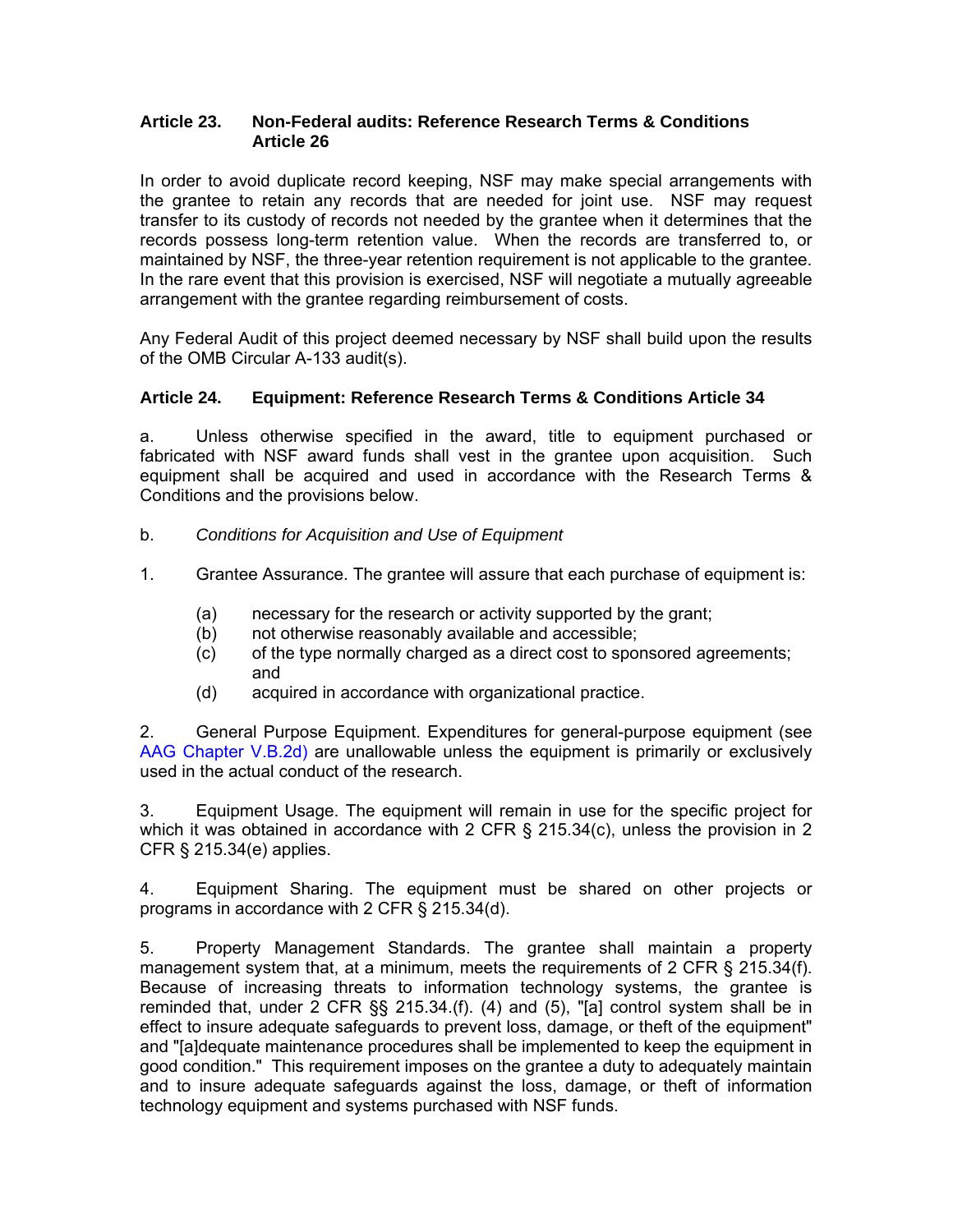<span id="page-18-0"></span>6. Inventory Requirements.

(a) In accordance with the requirements of 2 CFR  $\S$  215.33(a)(1), for all equipment exceeding \$5,000, the grantee must submit an annual inventory listing of government owned property to the NSF Property Administrator, Division of Administrative Services (DAS). The listing should include all government-owned equipment purchased under the award or acquired by screening excess through the General Services Administration (GSA); and include the type of equipment, serial number, acquisition price, acquisition date and condition of the equipment. The inventory listing and a copy of the The inventory listing and a copy of the organization's audited financial statement should be submitted electronically to [fsrpts@nsf.gov](mailto:fsrpts@nsf.gov) and must be received by DAS no later than September 1 each year. If financial statements are not available electronically, a paper copy should be submitted to:

National Science Foundation Division of Administrative Services Attention: NSF Property Administration 4201 Wilson Boulevard, Room 295 Arlington, VA 22230

(b) A physical inventory of Government-owned equipment shall be conducted every two years pursuant to 2 CFR § 215.34(f). Upon expiration of the award, the grantee shall report the property to the DAS Property Administrator for further agency utilization.

7. Competition. The grantee shall not use equipment acquired with Federal funds to provide services to non-Federal outside organizations for a fee that is less than private companies charge for equivalent services, unless specifically authorized by statute in accordance with 2 CFR § 215.34(b).

8. Right to Transfer Title.

(a) NSF may identify items of equipment having an acquisition cost of \$5,000 or more where NSF reserves the right to transfer the title to the Federal Government or a third party named by the Federal Government at any time during the grant period.

(b) In cases where NSF elects to transfer the title, disposition instructions will be issued no later than 120 calendar days after the expiration date of the NSF-supported project for which it was acquired.

## **Article 25. Intangible Property: Reference Research Terms & Conditions Article 36<sup>4</sup>**

a. *Patent Rights Clause*. NSF's standard patent rights clause, published at 45 CFR 650.4(a), shall be substituted for the referenced patent clause (37 CFR 401.14). The grantee shall also include this clause in all subawards for experimental, developmental

 4 The June, 2011 Supreme Court decision in Stanford vs. Roche has implications for the Foundation's intangible property policy. Article 25 remains unchanged at this time, as the Foundation assesses how best to implement revisions to this term and condition.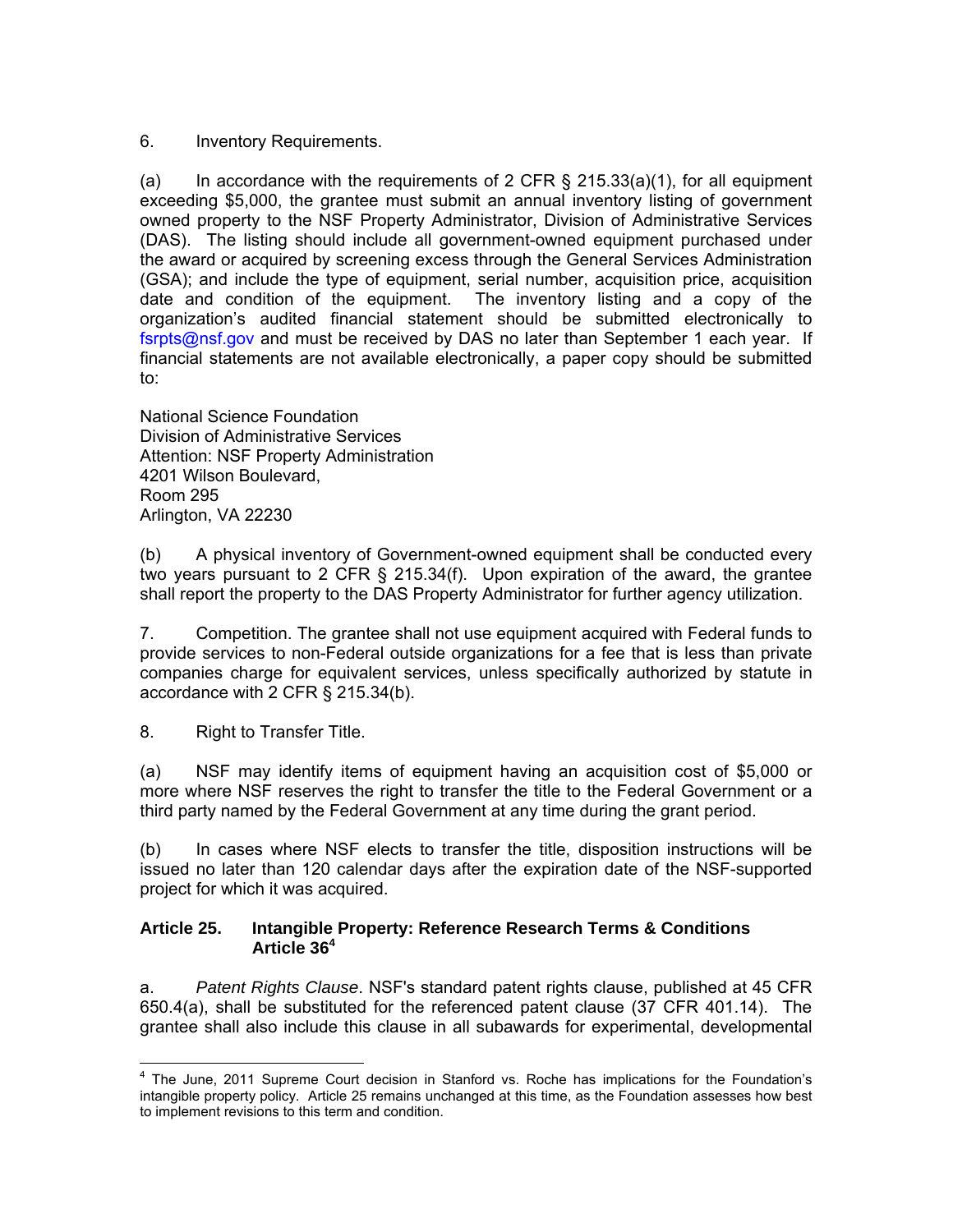or research awards, regardless of the type of subgrantee organization. The NSF clause is identical to that prescribed in the Department of Commerce (DOC) guidance at 37 CFR 401.14(a) except that:

1. NSF has tailored the clause to apply to grants and to identify NSF;

 2. pursuant to section 401.5(d) of the DOC guidance (37 CFR 401.5(d)), NSF has added to paragraph (b) of the clause a stipulation that the Foundation reserves the right to direct a grantee to transfer to a foreign government or research performer such rights to any subject invention as are required to comply with any international treaty or agreement identified when the grant is made as being applicable to the assisted research;

 3. as permitted by section 401.5(f) of the DOC guidance (37 CFR §401.5(f)), NSF has added a subparagraph to the end of paragraph f. of the clause to require grantees or their representatives to send NSF confirmations of the Government licenses for subject inventions and the pages of any United States patent applications that contain the Federal support clause;

 4. since NSF normally uses the same clause for all subcontractors, the first two subparagraphs of paragraph g. of the clause specified in the DOC guidance have been reduced to one;

 5. paragraph c.1 of the clause has been changed to require that invention disclosures be submitted electronically via the iEdison system; and

 6. paragraph L. of the clause has been changed to require that all communications required by the Patents Rights clause be submitted electronically via the iEdison system unless prior permission is obtained from the NSF Patent Assistant.

b. *Communications*. All communications required by the Patent Rights clause must be submitted through the iEdison Invention Information Management System maintained by the National Institutes of Health unless prior permission for another form of submission is obtained from the Patent Assistant at patents@nsf.gov or at Office of the General Counsel, National Science Foundation, 4201 Wilson Boulevard, Arlington, VA 22230.

## c. *Copyright Ownership, Government License*

Except as otherwise specified in the award or by this paragraph, the grantee may own or permit others to own copyright in all subject writings. Subject writing means any material that:

1. is or may be copyrightable under Title 17 of the U.S.C.; and

 2. is produced by the grantee or its employees in the performance of work under this award.

Subject writings include such items as reports, books, journal articles, software, databases, sound recordings, videotapes, and videodiscs.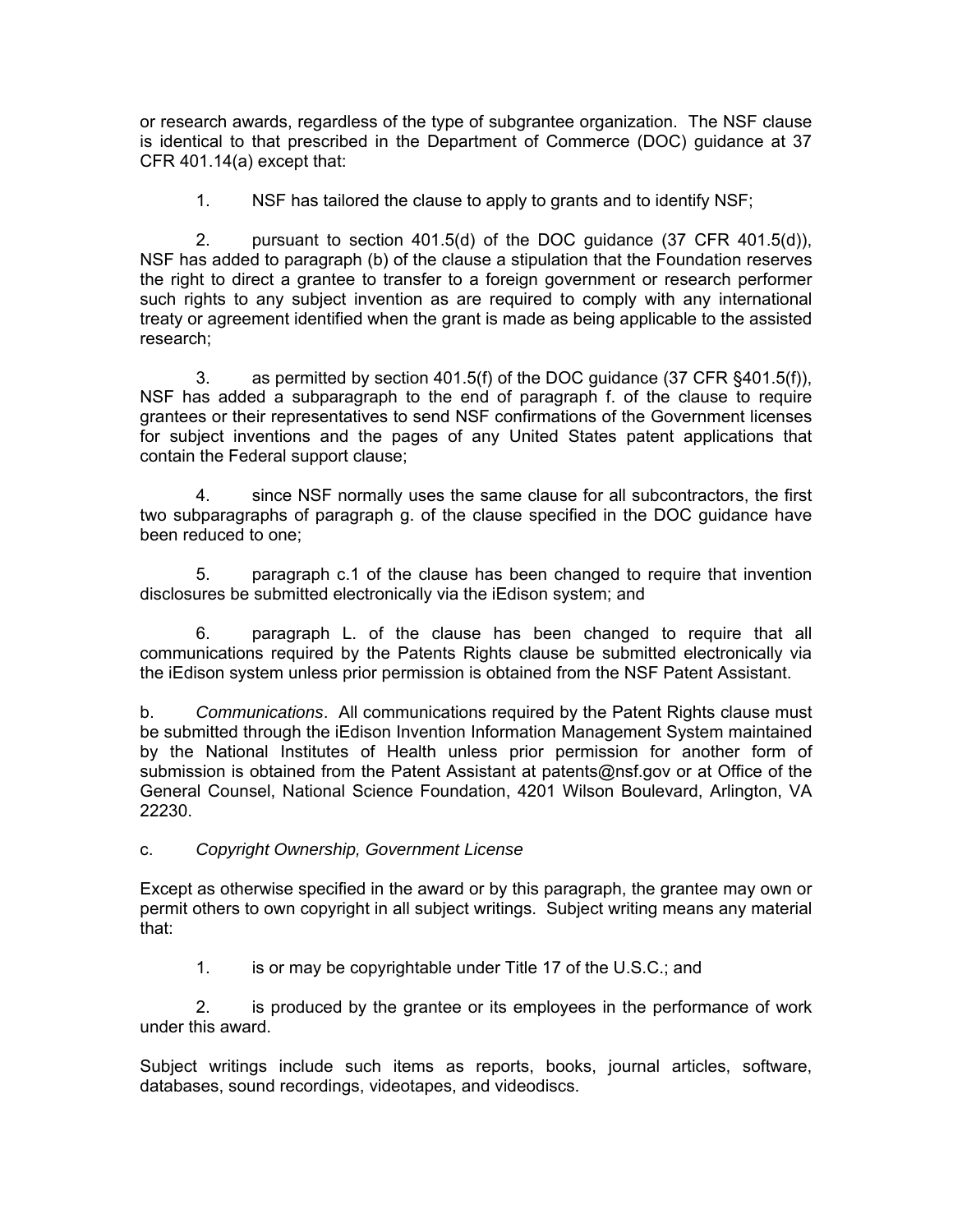<span id="page-20-0"></span>The grantee agrees that if it or anyone else does own copyright in a subject writing, the Federal government will have a nonexclusive, nontransferable, irrevocable, royalty-free license to exercise or have exercised for or on behalf of the U.S. throughout the world all the exclusive rights provided by copyright. Such license, however, will not include the right to sell copies or phonorecords of the copyrighted works to the public.

## d. *Awards Affected by International Agreements*

If the award indicates it is subject to an identified international agreement or treaty, NSF can direct the grantee to convey to any foreign participant or otherwise dispose of such rights to subject writings as are required to comply with that agreement or treaty.

## e. *Grantee Action to Protect Government Interests*

The grantee agrees to acquire, through written agreement or an employment relationship, the ability to comply with the requirements of the preceding paragraphs and, in particular, to acquire the ability to convey rights in a subject writing to a foreign participant if directed by NSF under the previous paragraph. The grantee further agrees that any transfer of copyright or any other rights to a subject writing, by it or anyone whom it has allowed to own such rights, will be made subject to the requirements of this article.

## **Article 26. Publications: Reference Research Terms & Conditions Article 51.(a)**

The grantee is responsible for assuring that an acknowledgment of NSF support is made in any publication (including World Wide Web pages) of any material based on or developed under the project and that NSF support is orally acknowledged during all news media interviews, including popular media such as radio, television and news magazines.

The grantee is responsible for assuring that the cognizant NSF Program Officer is provided access to, either electronically or in paper form, a copy of every publication of material based on or developed under this award, clearly labeled with the award number and other appropriate identifying information, promptly after publication.

## **Article 27. Termination and Enforcement: Reference Research Terms & Conditions Articles 61 and 62**

a. The award may be suspended or terminated in whole or in part in any of the following situations by:

 1. NSF when the grantee has materially failed to comply with the terms and conditions of the award;

2. NSF when the Foundation has other reasonable cause;

 3. NSF when ordered by the Deputy Director under NSF's Regulation on Research Misconduct [45 CFR Part 689];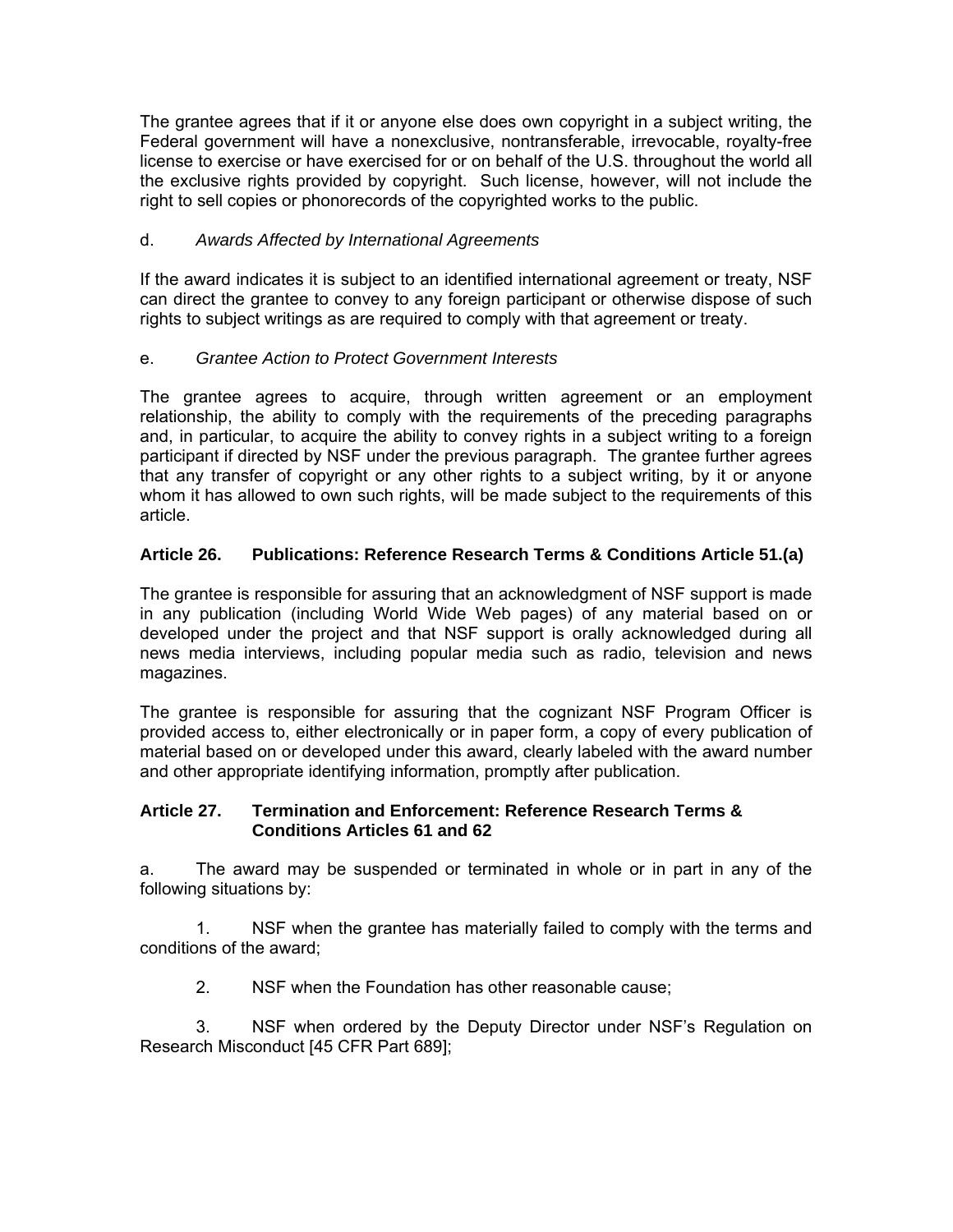<span id="page-21-0"></span> 4. NSF and the grantee by mutual agreement (if NSF and the grantee cannot reach an agreement, NSF reserves the right to unilaterally terminate the award); or

 5. the grantee on written notice to NSF setting forth the reasons for such action, the effective date, and, in the case of partial termination, the portion to be terminated or suspended (with the understanding that if NSF determines that the unterminated portion will not accomplish the purposes of the award, it may suspend or terminate the entire award).

b. Suspensions and terminations will be processed in accordance with NSF [AAG](http://www.nsf.gov/pubs/policydocs/pappguide/nsf11001/aag_7.jsp#VIIA)  [Chapter VII.A](http://www.nsf.gov/pubs/policydocs/pappguide/nsf11001/aag_7.jsp#VIIA).

## **Article 28. Resolution of Conflicting Conditions**

Should there be any inconsistency between any special conditions contained in the award and the Research Terms & Conditions, the special conditions in the award shall control. Should there be any inconsistency between the Research Terms & Conditions, any special conditions contained in the award, and any NSF guides, brochures, etc., cited or included by reference in the award, the matter should be referred to the NSF Grants Officer for guidance.

## **Other Considerations**

## **Article 29. Liability**

NSF cannot assume any liability for accidents, illnesses or claims arising out of any work supported by an award or for unauthorized use of patented or copyrighted materials. The grantee institution is advised to take such steps as may be deemed necessary to insure or protect itself, its employees and its property.

## **Article 30. Sharing of Findings, Data, and Other Research Products**

a. NSF expects significant findings from research and education activities it supports to be promptly submitted for publication, with authorship that accurately reflects the contributions of those involved. It expects investigators to share with other researchers, at no more than incremental cost and within a reasonable time, the data, samples, physical collections and other supporting materials created or gathered in the course of the work. It also encourages grantees to share software and inventions or otherwise act to make the innovations they embody widely useful and usable.

b. Adjustments and, where essential, exceptions may be allowed to safeguard the rights of individuals and subjects, the validity of results, or the integrity of collections or to accommodate legitimate interests of investigators.

## **Article 31. Government Permits and Activities Abroad**

a. For awards that include activities requiring permits from appropriate Federal, state, or local government authorities, the grantee should obtain any required permits prior to undertaking the proposed activities.